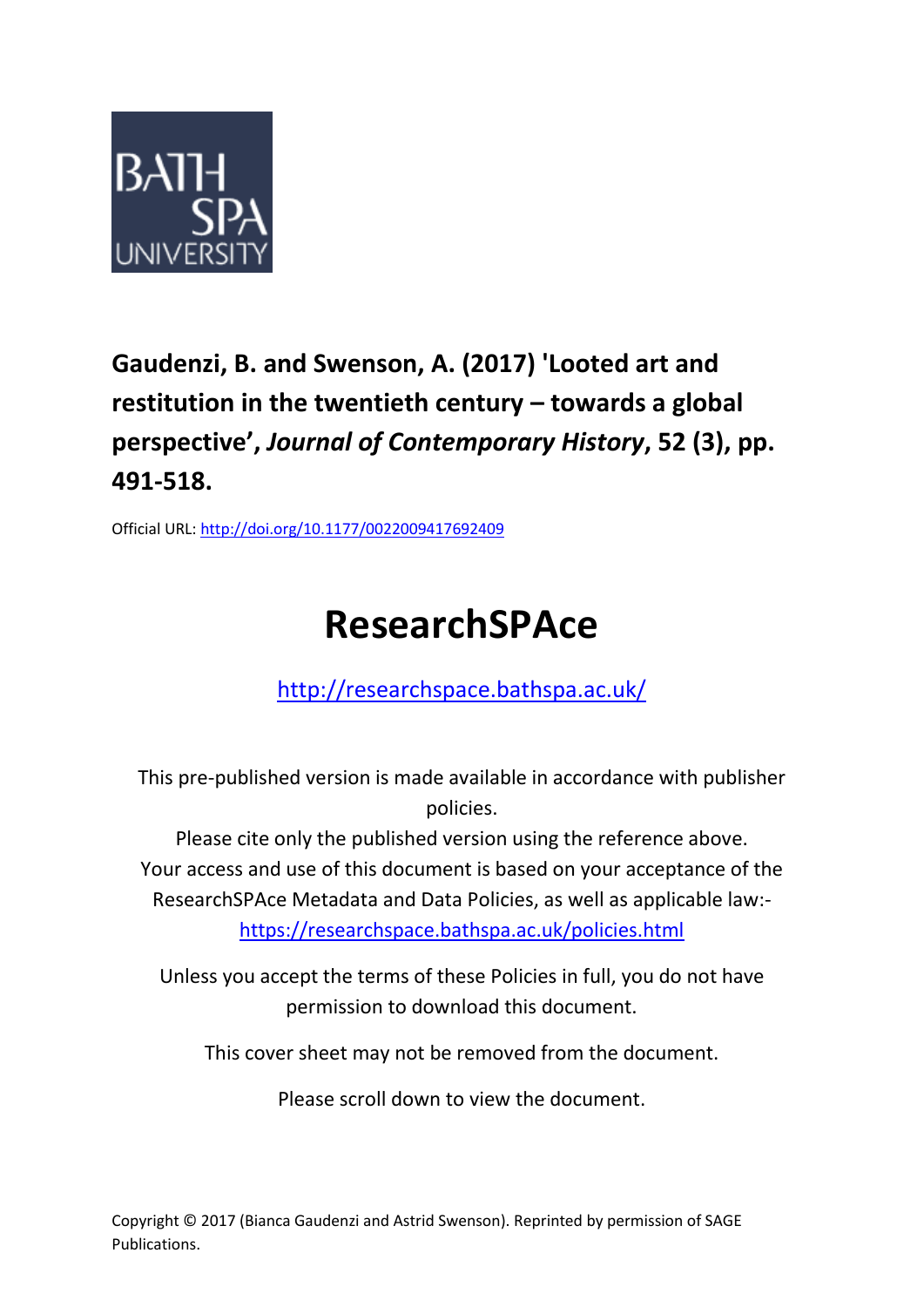### **Looted Art and Restitution in the Twentieth Century – Towards a Global Perspective**

Bianca Gaudenzi Wolfson College, Cambridge, UK & Zukunftskolleg, Konstanz, Germany

> Astrid Swenson Brunel University London, UK

Abstract: Introducing the Journal of Contemporary History Special Issue 'The Restitution of Looted Art in the 20<sup>th</sup> Century', this article proposes a framework for writing the history of looting and restitution in transnational and global perspective. By comparing and contextualizing instances of looting and restitution in different geographical and temporal contexts, it aims to overcome existing historiographical fragmentations and move past the overwhelming focus on the specificities of Nazi looting through an extended timeframe that inserts the Second World War into a longer perspective from the nineteenth century up to present day restitution practices. Particular emphasis is put on the interlinked histories of denazification and decolonization. Problematizing existing analytical, chronological and geographical frameworks, the article suggests how a combination of comparative, entangled and global history approaches can open up promising new avenues of research. It draws out similarities, differences and connections between processes of looting and restitution in order to discuss the extent to which looting and restitution were shaped by – and shaped – changing global networks.

**Keywords:** decolonization, denazification, heritage, looted art, Nazism, networks, restitution

\*\*\*

Is art worth dying for? When Mlle Villard, curator at the Jeu de Paume in Paris, urges Paul Labiche, leader of an underground Resistance group, to save the 'the glory of France' by sabotaging the train on which German colonel Franz von Waldheim plans to remove countless looted masterpieces of modern art to Germany in the days before the liberation of Paris, Labiche refuses. His resistance cell has already lost 15 of its 18 members - men that, 'like your paintings, mademoiselle,' are irreplaceable. His comrades, ordinary workers for the French national railways company SNCF, disagree and decide to save the artworks. As they, one after the other, have to pay this determination with their lives, the cargo comes to represent the sacrifice of Labiche's friends, which prompts him to ultimately accomplish the mission by derailing the train. As the masterpieces inside the crates are finally revealed, Labiche leaves without so much as glancing at them.

Loosely based on Rose Valland's account *Le front de l'art* and real life events surrounding train No. 40,044, seized by Free French Lieutenant Alexandre Rosenberg, John Frankenheimer's 1964 movie *The Train* tells the story of working-class heroes who sacrifice their lives for the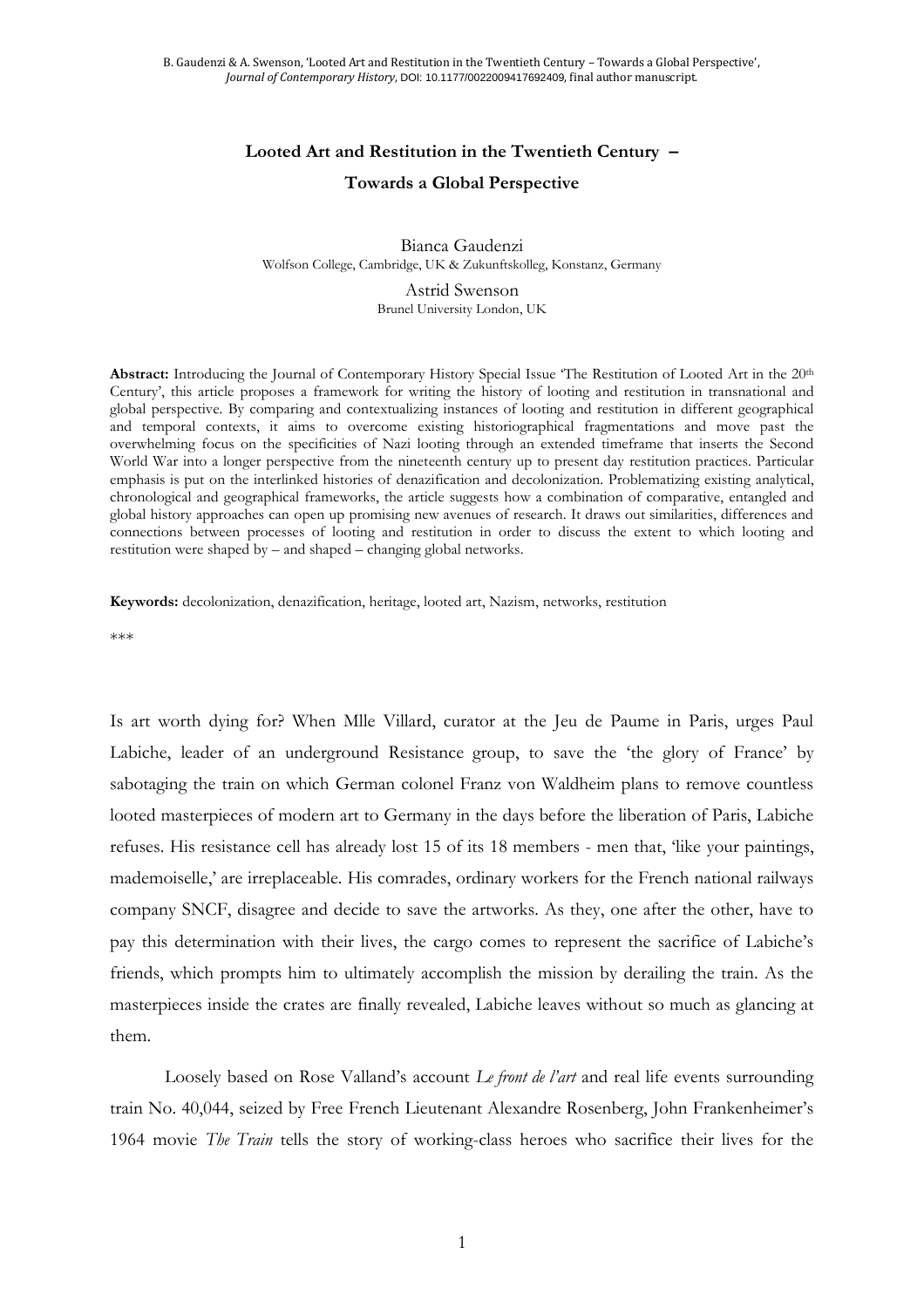preservation of art, which is understood as an act that distinguish civilisation from barbarism. 1 Throughout the movie, 'saving the nation's heritage' is presented as a moral imperative which transcends not only the value but also the materiality of the artworks, to which Labiche is visibly indifferent. Moreover, each mention of the national treasures hidden in the crates by characters other than Labiche is dressed in language designed to highlight the affective importance given to art in dehumanising contexts.<sup>2</sup> Conflicting definitions of class, ownership, fruition and the complex relation between cultural heritage and national as well as individual identities are thereby implicitly problematised – as for instance in the German colonel's claim to the artworks based on his better knowledge and appreciation of their aesthetic value: 'Beauty belongs to the man who can appreciate it'.<sup>3</sup>

The looting and restitution of cultural property have captured the attention of the public for several decades through a range of popular recollections that include novels, exhibitions, documentaries and two recent blockbuster movies, *Monuments Men* and *Woman in Gold*. <sup>4</sup> Offering an apparently clean-cut 'heroes versus villains' narrative, these accounts focus overwhelmingly on Holocaust-era looting and postwar restitution. They do so in order to sensationalise the apparent uniqueness of the Nazis' systematic plundering of Jewish-owned or national collections and subsequent efforts to restore looted cultural property from the end of the Second World War to the present day. In these narratives, the historical complexities that characterised wartime looting or under duress sales and the ensuing efforts to restore cultural artefacts to their pre-war owners are often put aside in favour of vivid literary stories that present a tale of heroic sacrifice, national glory and the fulfilment of justice.<sup>5</sup>

<sup>1</sup> For a brief interdisciplinary discussion of the performative qualities of the notion of 'barbarism' see M. Boletsi, *Barbarism and its Discontents* (Stanford, CA 2013). On the dichotomy between civilisation and barbarism as *trait d'union* of twentieth century European history see B. Wasserstein, *Barbarism and civilization: a history of Europe in our time* (Oxford 2007). On the origins of the conceptual links between art politics, civilisation and barbarism see P. Michel, 'Barbarie, civilisation, vandalisme', in R. Reichard, J. Lüsebrink, E. Schmitt (eds.), *Handbuch politisch-sozialer Grundbegriffe in Frankreich, 1680-1820*, vol. VIII (Munich, 1988), 7-49.

<sup>2</sup> On the history of emotions of art looting see in particular B. Savoy, 'Plunder, Restitution, Emotion and the Weight of Archives: A Historical Approach', in I. Rotermund-Reynard (ed.), *Echoes of Exile. Moscow Archives and the Arts in Paris 1933-1945* (Berlin/Boston 2015), 27-44 and Ibid., '"An Bildern schleppt ihr hin und her...". Restitutionen und Emotionen in historischer Perspektive', in S. Koldehoff, G. Lupfer, M. Roth (eds.) *Kunst-Transfers. Thesen und Visionen zur Restitution von Kunstwerken* (Munich 2009), 85-102.

<sup>&</sup>lt;sup>3</sup> The Train, directed by John Frankenheimer (U.S./France/Italy 1964).

<sup>4</sup> Particularly interesting is the documentary 'The Rape of Europa' [which takes the moves from Lynn Nicholas' pioneer work *The rape of Europa: the fate of Europe's treasures in the Third Reich and the Second World War* (New York 1994)], reviewed by M. Lewis, 'The Rape of Europa' (2007), *Film & History*, 44, 1(2014), 49-51. On the 'public image' of the 'Monuments Men' see a variety of visual material available at: <https://www.monumentsmenfoundation.org/> (last accessed 5 October 2016). Among the most popular accounts see R. Edsel, *Monuments men: Allied heroes, Nazi thieves, and the greatest treasure hunt in history* (London 2010) and A. M. O'Connor, *The Lady in Gold: The Extraordinary Tale of Gustav Klimt's Masterpiece, Portrait of Adele Bloch-Bauer* (New York 2012).

<sup>5</sup> See E. Löffler, 'NS-Kulturgutraub als Medienereignis', in J. Heil and A. Weber (eds.), *Ersessene Kunst – Der Fall Gurlitt* (Berlin 2015), 223-36 and C. Bouchoux, *"Si les tableaux pouvaient parler ...": Le traitement politique et médiatique des retours d'œuvres d'art pillées et spoliées par les nazis (France 1945-2008)* (Rennes 2013). On the public debate surrounding the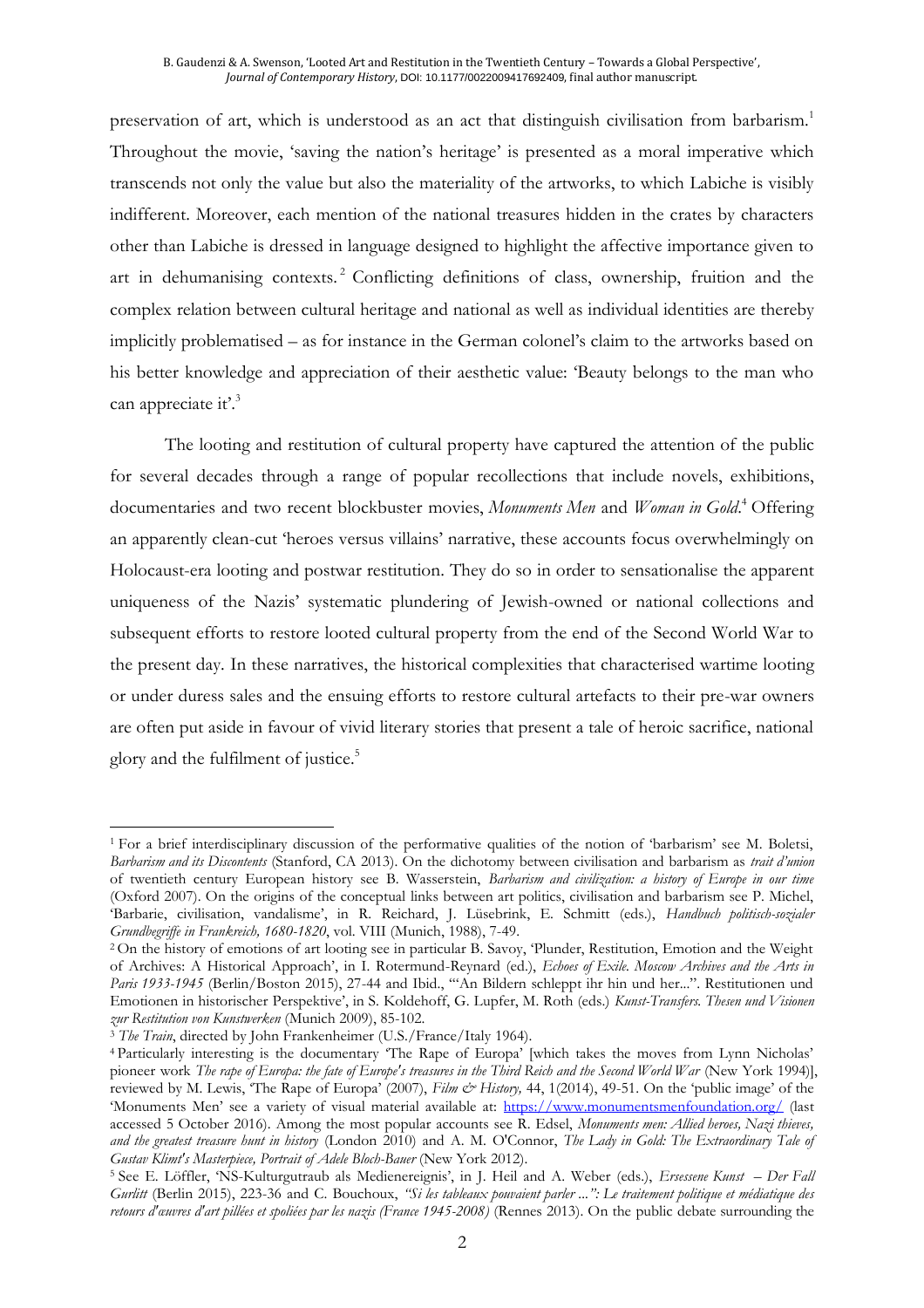Their aim then is to turn events and characters into a universal case by playing on the strongly emotional quality of these attempts to 'rectify' Nazism's atrocities rather than deal with them by historicising their causes and consequences.<sup>6</sup> This comes at a time when the issue of art looting and restitution is increasingly present in media reports: from the disclosure of loots hauled away during WWII – most notably the Gurlitt case<sup>7</sup>, to the removal of a Benin bronze cockerel from a Cambridge college prompted by the 'Rhodes Must Fall' campaign, <sup>8</sup> and worldwide news of the devastation of Syria's heritage - including the gruesome beheading of 82 year-old antiquities scholar, Khaled al-Asaad who refused to cooperate in the plundering and trafficking of Palmyra's treasures.<sup>9</sup>

Alongside the many public accounts, a diverse and wide-ranging academic literature has developed, providing insights from legal, historical and art historical perspectives. Provenance research is also rapidly establishing itself as a field of its own.<sup>10</sup> With a few exceptions, the notion of 'nation' remains fundamental in the literature, and different case studies are often analysed as eminently 'national' stories, which play a central role in the way national identities and sense of self are imagined. The reasons for the prevalence of studies on certain periods and national contexts are themselves important as they not only hint at specific disciplinary preoccupations but also reveal the entanglement of identity politics and research as well as the importance given to the nation in both legal and discursive frameworks. As in the case of *The Train*, however – an American movie by a director of German Jewish and Irish Catholic descent constructed to glorify

restitution of Nazi looted art see J. Schoeps and A.-D. Ludewig (eds.), *Eine Debatte ohne Ende? Raubkunst und Restitution im deutschsprachigen Raum* (Berlin 2007), esp. Part IV.

<sup>6</sup> For a concise overview of the history of art looting see R. Evans, 'Art in Time of War' in *The National Interest*, 113 (2011), 16-26. On the history of National Socialist looting see the English-language classics L. Nicholas, *The rape of Europa: the fate of Europe's treasures in the Third Reich and the Second World War* (New York 1994) and J. Petropoulos, *Art as Politics in the Third Reich* (Chapel Hill 1996). For an overview of the recent historiographical trends relating to WWII looting and postwar restitution see C. Welzbacher, 'Kunstschutz, Kunstraub, Restitution. Neue Forschungen<br>zur Geschichte und Nachgeschichte des Nationalsozialismus', in http://hsozkult.geschichte.huzur Geschichte und Nachgeschichte des Nationalsozialismus', in [berlin.de/index.asp?id=1296&view=pdf&pn=forum&type=forschungsberichte](http://hsozkult.geschichte.hu-berlin.de/index.asp?id=1296&view=pdf&pn=forum&type=forschungsberichte) (last accessed 5 October 2016).

<sup>7</sup> On the Gurlitt case see also M. Hoffmann & N. Kuhn, *Hitlers Kunsthändler: Hildebrand Gurlitt, 1895-1956: Die Biographie* (Munich 2016)*,* as well as a multitude of news articles, including A. Smale, 'Report of Nazi-Looted Trove Puts Art World in an Uproar', *The New York Times*, 5 November 2013, A1.

<sup>8</sup> The Rhodes Must Fall campaign originated in requests to dispose of a statue of Victorian imperialist Cecil Rhodes at the University of Cape Town, see [https://www.theguardian.com/education/2016/mar/08/benin-bronze-row](https://www.theguardian.com/education/2016/mar/08/benin-bronze-row-cambridge-college-removes-cockerel)[cambridge-college-removes-cockerel](https://www.theguardian.com/education/2016/mar/08/benin-bronze-row-cambridge-college-removes-cockerel) (last accessed 5 October 2016). On the entangled history of colonialism and material culture see also N. Thomas, *Entangled Objects: Exchange, Material Culture and Colonialism in the Pacific* (Cambridge 1991).

<sup>&</sup>lt;sup>9</sup> See <https://www.theguardian.com/world/2015/aug/18/isis-beheads-archaeologist-syria> (last accessed 10 September 2016). See also E. Cunliffe, N. Muhesen and M. Lostal, 'The Destruction of Cultural Property in the Syrian Conflict: Legal Implications and Obligations', *International Journal of Cultural Property,* 23, 1 (2016), 1-31 and N. Brodie, 'Syria and its Regional Neighbors: A Case of Cultural Property Protection Policy Failure?', *International Journal of Cultural Property*, 22, 2-3 (2015), 317-35.

<sup>&</sup>lt;sup>10</sup> A growing number of commissions and institutions – from lobby groups to museums, auction houses and universities – now offers provenance research training and/or have established provenance research divisions, accompanied by an expanding literature on the subject. See for example Landesstelle für die Nichtstaatlichen Museen in Bayern*, Kulturgutverluste, Provenienzforschung und Restitution: Sammlungsgut mit belasteter Herkunft in Museen, Bibliotheken und Archiven* (Munich 2007); N. Karrels, 'Renewing Nazi-era provenance research efforts: Case studies and recommendations', *Museum Management and Curatorship*, 29, 4 (2014), 297-310.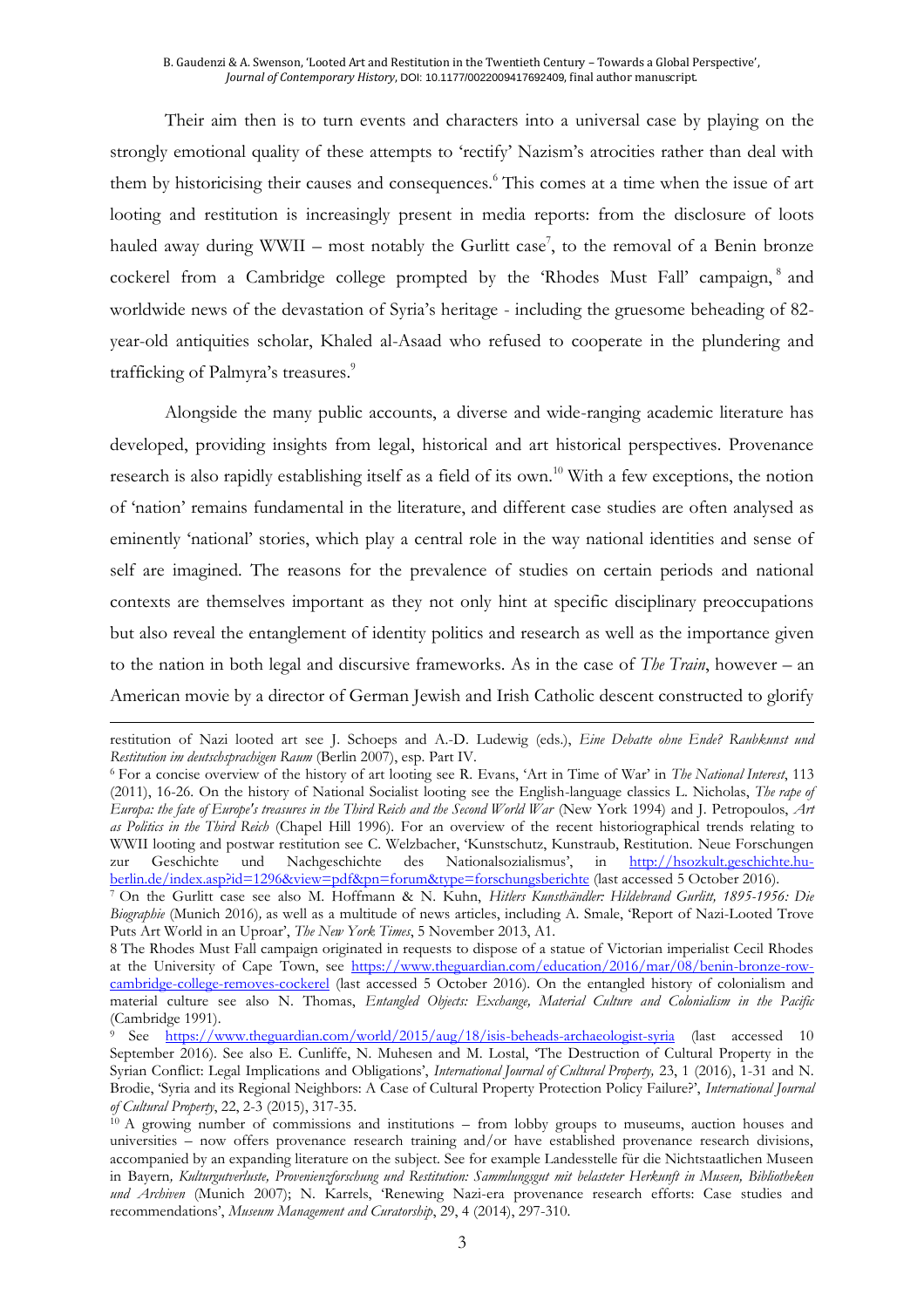France's resistance and 'Western' civilisation against the barbarism of Nazism –, the history of art looting and restitution is by and large a quintessentially entangled history, in which cross-cultural connections and transnational networks constitute an essential point for analysis. Despite this, the geographical and chronological spread of studies has proven rather uneven, with an overwhelming majority of literature focusing on the unprecedented scale and ferocity of Nazi looting and the aftermath of the Second World War.

This Special Issue sets out to overcome these fragmentations by establishing connections across institutional and national borders over the course of the twentieth century. The aim of the volume – and especially of this introductory article – is to move past the overwhelming focus on the specificities of the Nazi case by offering an extended timeframe that inserts the Second World War into a longer perspective from the nineteenth century up to the present day, with particular emphasis on the interlinked histories of denazification and decolonisation. More specifically, our aim is to draw attention to the similarities and differences between the processes of looting and restitution in different geographical and temporal contexts and to discuss whether and how they influenced each other. The objective here obviously is not to underplay the centrality of Holocaust-era looting, nor to limit ourselves to looking for similarities between what we understand as very different processes. Rather, we argue that a careful analysis of the entanglements and global connections between diachronic and synchronic instances of looting and restitution can help us gain a deeper understanding of these diverse phenomena. While our main focus remains Europe, then, we contend that it is only by highlighting the transnational and global connections that we can begin to get a clearer picture of the developments from the Second World War to the present. The articles across this Special Issue suggest that ideas and practices did not spread in concentric circles from a single source, but developed through a range of overlapping networks and a complex negotiation between public and private actors, governments and social groups, (ex)colonizers and (ex)colonized according to shifting power structures. This is for example evident in the Allies' treatment of postwar restitution outside Europe, where plundering before 1937 was excluded to protect their own colonial interests<sup>11</sup>, but also within Europe, where restitution was initially handled as a primarily 'interstate' matter, thereby *de facto* excluding a significant number of Holocaust survivors from the restitution process.<sup>12</sup> The wish to change these power relations was a strong motivation for many restitution claims. We consequently argue that cultural policies not only were shaped by global entanglements, but constituted a central motor of change in the construction of a new world order.

A history that connects different contexts necessitates approaching the terms 'looting',

<sup>&</sup>lt;sup>11</sup> See below and Kim in this volume.

<sup>&</sup>lt;sup>12</sup> See for example M. Marrus, *Some measure of justice: The Holocaust era restitution campaign of the 1990s* (Madison, Wis. 2009), 63.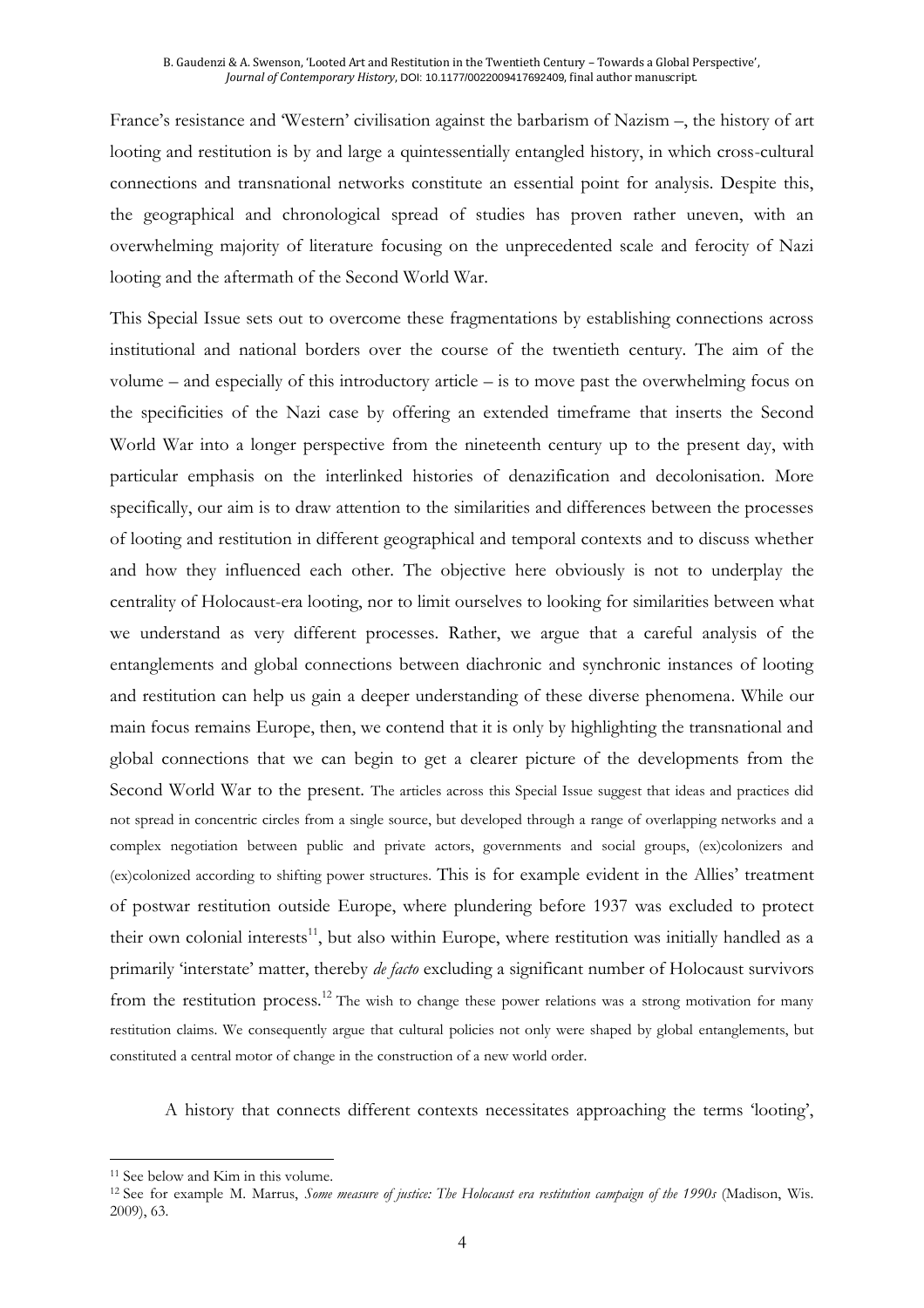'restitution' and 'art' more broadly than they are sometimes treated, for instance, in examinations of the postwar return of Nazi looted art – which consider restitution primarily as the return of forcibly stolen goods – in order to capture different contexts and changes in definition over time. This volume's contributions consequently adopt a broad definition of both looting and restitution, which include attempts to rectify several forms of 'unjust enrichment' through torts, contracts or under duress sales by considering a variety of provisions for 'restorative justice' while paying special attention to the historical developments of terminology.<sup>13</sup>

Throughout the volume, the term 'looted art' is used as a synecdoche for cultural property because of its omnipresence in public and academic discourses. Rather than focusing exclusively on art, then, contributions examine the looting of art in relation to that of archives, libraries, religious objects, and furniture. Here, the central focus of our analysis will be on instances of looting conceived as political acts, rather than prompted by primarily commercial considerations. While political and commercial interests often conflated – as in the case of the Nazis' auctioning of 'degenerate' artworks plundered from national and Jewish collections -,<sup>14</sup> the primary motive of the cases examined remained political as it aimed at effecting significant changes in the political, social and cultural structures.

With this framework in mind, this Special Issue will concentrate on five main objectives: First, to establish changing definitions of looted and restituted art during the twentieth century. Second, to develop a periodisation of restitution history, placing particular emphasis on connections and contrasts between post-WWII and post-colonial claims and policies. Third, to highlight the connections between case studies within the broader framework of twentieth century history: how do the specific networks discussed in each contribution fit into a wider framework, which experiences are unique and which are common? Fourth, to analyse the transnational aspects of restitution practices in relation to the shifts engendered by the Second World War, the process of decolonisation and the rise of civil rights and indigenous movements. Fifth, to understand the role of restitution claims for memory and identity politics at a local, national and international level.

The contributions included in this Special Issue address these five underlying questions in order to shed light on our understanding of the political, social and cultural history of looting and restitution throughout the twentieth century. It is, of course, impossible to comprehensively examine all

<sup>13</sup> S. Levmore, 'Explaining Restitution', *Virginia Law Review* 71, 1 (1985), 65–124, and A. Kull, 'Three Restatements of Restitution', *Washington and Less Law Review* 68 (2011), 867–80. For an extended discussion see Lustig's and La Follette's articles in this volume.

<sup>14</sup> See for example the case of the infamous *Galerie Fischer* auction in Lucerne: J. Petropoulos, *Art as Politics in the Third Reich* (Chapel Hill 1996), 80 ff. The mixing of political and commercial interests was not limited to Nazi looting but also prevalent in pre-war colonial archaeology, as Kim's article in this volume demonstrates. For some considerations about the more recent interactions between political and commercial looting see La Follette's article in this volume.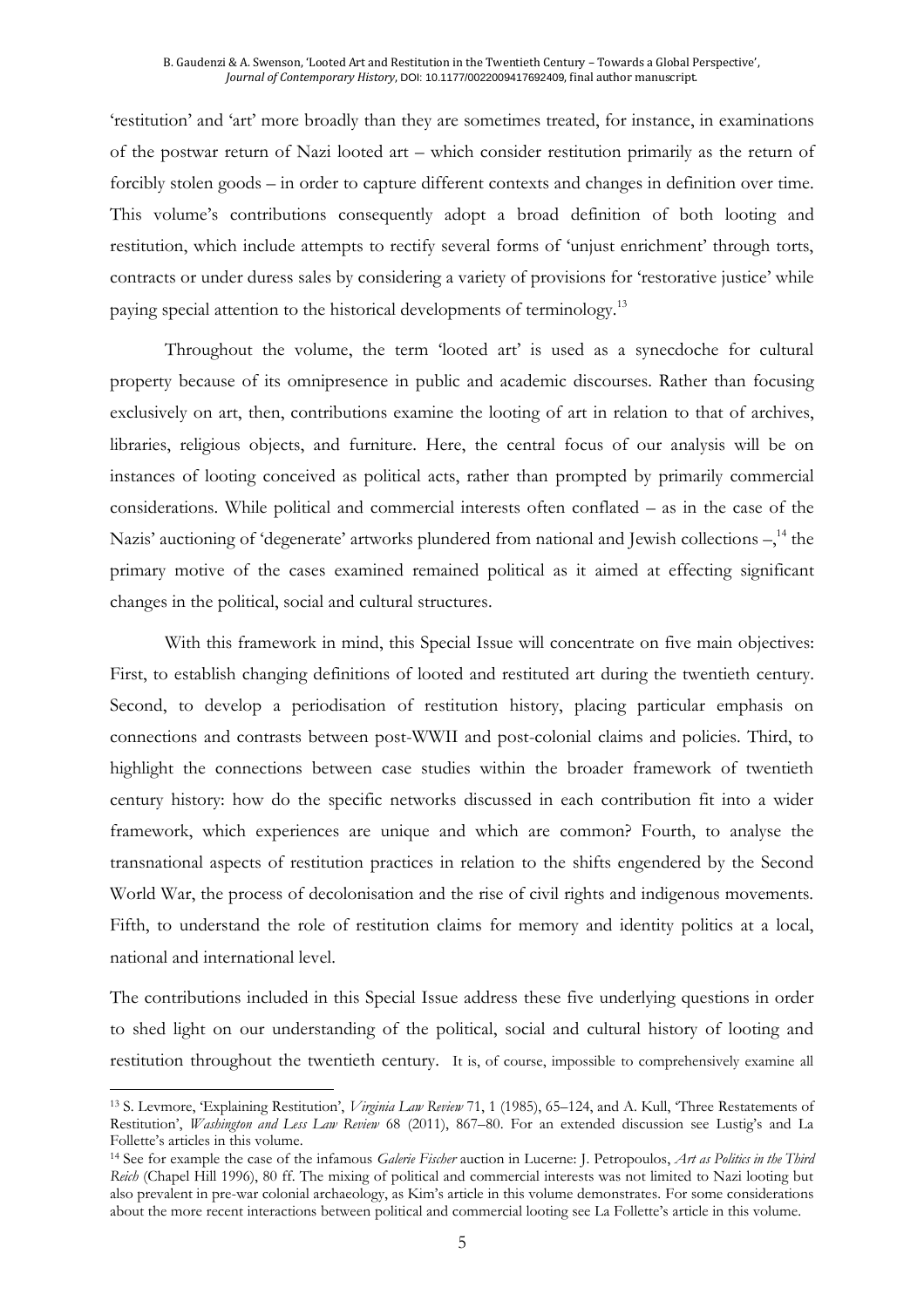the multifaceted dimensions of looting and restitution of cultural property across time and space in a single volume. This Special Issue therefore presents a collection of case studies from around the globe that purposefully draw links with one another in order to highlight broader patterns and shed light on the worldwide circulation of ideas and practices. The volume brings together scholars with different geographical expertise in Western, Central and Southern Europe, the Middle East, North Africa, North America and East Asia linking developments from Portugal to Poland – via France, Germany, the Netherlands and the Czech republic – and from Algeria to Israel, the United States, Korea and Indonesia. The volume opens with Jason Lustig's work on the fate of German Jewish communal archives and cultural property in the immediate post-WWII years, which sets the tone by highlighting the problematic nature of 'restitution' in relation to changing definitions of community and territory. It then takes a step back with Jonathan Petropoulos' article on art dealers before, during and after the Second World War, which formulates the crucial importance of transnational networks across Central Europe – Southern Germany, Austria and Switzerland in particular. This article is followed by Inês Fialho Brandão's piece on Portuguese sources in Nazi-era provenance research, which urges experts to examine the history of looting in a wider perspective that moves beyond the familiar literature on central Europe and the United States to include neutral countries such as Portugal and postulates how post-colonial restitution has impacted on the interest in Nazi provenance studies.

Sophie Coeuré's article covers the transition from the final years of WWII to the dawn of the Cold War through an entangled analysis of French recovery missions in Poland, Czechoslovakia and Eastern Germany, problematizing conflicting Soviet and French concepts of restitution, cultural property and the 'nation' as well as the role of memory. Christine Kim's contribution expands the geographical breadth of our enquiry by providing a multifaceted interpretation of US Cold War attitudes towards the Japanese plundering of Korea, which highlight the persistence of colonialist and orientalist views within a postcolonial context. Andrew Bellisari's paper on the 1960s battle for Algeria's French art offers an alternative narrative of restitution and decolonisation that points towards the instrumentalization of restitution debates and the role of art in constructing the French and Algerian nation-states through a process that redefined the relationship between them by maintaining interconnections rather than severing them.

Cynthia Scott's analysis of the key shifts in restitution policies between the Netherlands and Indonesia from 1949 to 1979 assesses the role of UNESCO and other international bodies in shaping the debates on the restitution of cultural property in a post-colonial context and provides an in-depth interpretation of the sometimes contentious, sometimes auto-celebratory nature of these discourses. Finally, Laetitia La Follette's piece on looted antiquities and museums in the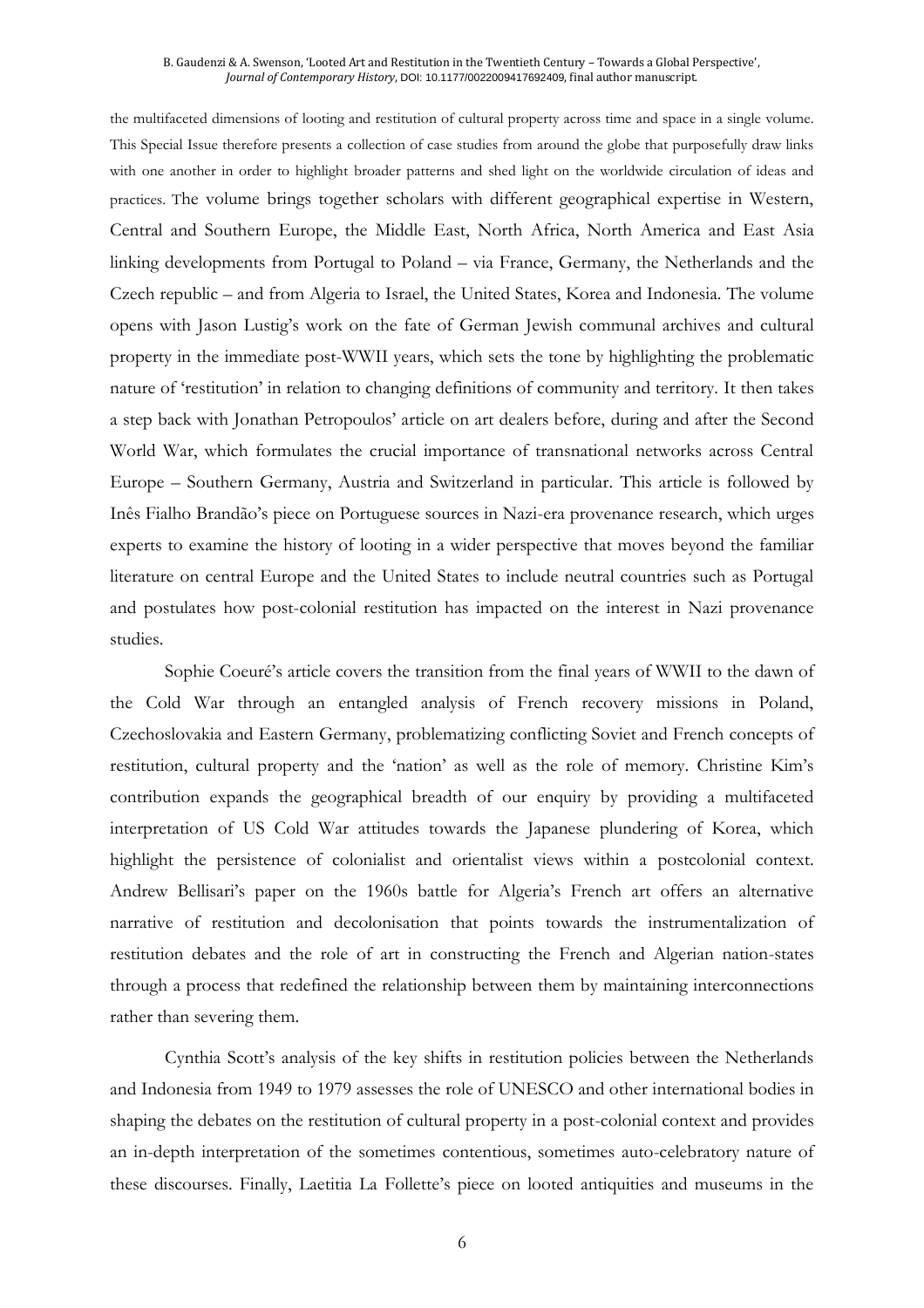United States since 1970 takes us to the present day by addressing how international law, practices of Nazi-looted restitution and indigenous rights interacted in order to delineate fair practices of provenance research and restitution in dealing with looted antiquities and indigenous artefacts.

The aim of this introductory article is to propose a framework for writing the history of looting and restitution in transnational and global perspective by connecting, comparing and contextualising the case studies analysed in this Special Issue. Inscribing our reflection in a longer historical perspective that runs from the nineteenth to the early twenty-first century, we will start by problematizing first the analytical language and then existing historical overviews of looting and restitution and suggest how a combination of comparative, entangled and global history approaches is vital in opening up new questions and avenues of research. We will then draw out the key findings that emerge across the case studies analysed in this Special Issue – with particular emphasis on the role of networks and how restitution as a political act was used to reconfigure communities – and assess their implications for the historicisation of looting and restitution.

\*\*\*

Let us start with reflecting on the role of language both as framework for and as object of study. Having stated the reasons for operating with a broad definition of looting and restitution, it is now time to examine more closely the historic development of terminology. Any transnational work needs to pay attention to differences in context, while also recognising that concepts of looting and restitution are themselves the product of transnational interactions. It is therefore a central concern of this introduction to problematise given definitions and to elucidate how and why they shifted.

According to common English usage 'looting' refers to the plunder of a city or building and the act of carrying something off as booty,<sup>15</sup> while 'restitution' describes 'the action of restoring or giving back something to its proper owner, or of making reparation to a person for loss or injury previously inflicted'.<sup>16</sup> Both terms are part of a larger semantic field that includes 'plunder', 'pillage', 'spoliation', 'trophy', 'theft', 'vandalism' or even 'rape' to refer to the forceful appropriation of objects, and 'return', 'recovery', 'repatriation' 'restoration', 'compensation', 'indemnification', *'Wiedergutmachung'* or 'reconciliation' to designate travel in the other direction. As many of the terms are morally loaded, some authors prefer 'seizure', 'dislocation' or the less

 $\overline{a}$ <sup>15</sup> 'Loot, v.', *Oxford English Dictionary* (2nd edition, Oxford 1989), OED Online version September 2016, [http://www.oed.com/view/Entry/110212,](http://www.oed.com/view/Entry/110212) (last accessed 24 October 2016).

<sup>16</sup> 'Restitution, n.', *Oxford English Dictionary*, 3rd edition, Oxford 2010. ), OED Online version September 2016, [http://www.oed.com/view/Entry/163966,](http://www.oed.com/view/Entry/163966) (last accessed 24 October 2016).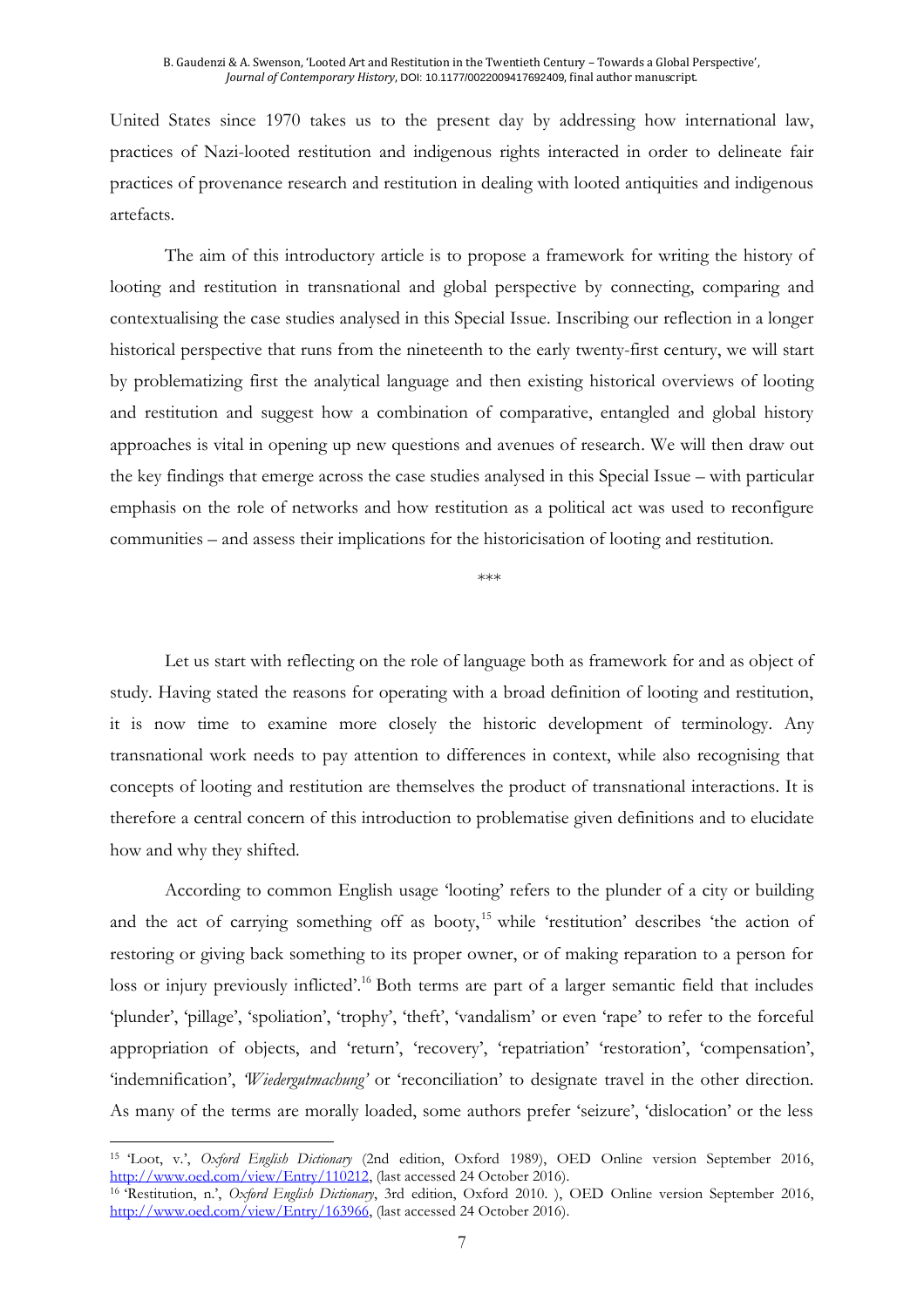directional 'translocation', 'transfer', 'circulation' or 'movement' as analytical terms.<sup>17</sup>

There is however, overall, 'little agreement on the terms of discourse'.<sup>18</sup> This is in part the case because the circumstances in which objects were taken are often extremely diverse. Some objects were war booty – resulting from large-scale government expeditions as well as the private initiative of army leaders, soldiers or even civilians –, others were transferred as gifts or favours, or acquired through sale – either voluntary or under duress – as well as via expropriation, archaeological *partage* and accretion. The picture is further complicated by significant changes in the legal framework over time, especially over the past hundred years. Moreover, in addition to law, morality and *fait accompli* are often mixed in with arguments about preservation, access, use, successorship, nationalism or universalism to make and refute restitution claims.<sup>19</sup>

In many cases, not only the context but also the meaning of terms changed over time. During the Renaissance, for instance, 'spoliation' could equally refer to the forcible taking of art in war as to the reuse of ancient objects for reasons of convenience or as homage to the Ancients.<sup>20</sup> Our knowledge of how the terminology evolved is riddled with gaps and revolves largely around European usages:<sup>21</sup> during the French Revolution and the Napoleonic period, for instance, 'looting' and 'restitution' became connected to a polarised language of barbarism versus civilization in response to internal and external translocations.<sup>22</sup> In this context, the seizure of art by the revolutionary armies was legitimised by the idea that only free men could love and preserve art, therefore - so the argument went - all art should be freed from tyrannical feudal lords and find its home in France, be 'repatriated' to the homeland of free men.<sup>23</sup> It was thus an act of 'looting' that was also first designated an act of 'restitution'.

Following Napoleon's defeat, Wellington's decision to have an organised 'return' of the annexed artworks marked a clear departure from previous practice according to which the spoils belonged to the victor. This first adoption of 'return' of artworks as general policy coincided with

<sup>&</sup>lt;sup>17</sup> For a reflection on different uses in different scholarly fields and national traditions see for instance the preface by Pierre Rosenberg to B. Savoy, *Kunstraub. Napoleons Konfiszierungen in Deutschland und die europäischen Folgen* (Cologne/Weimar/Vienna 2010), 12.

<sup>18</sup> J. Merryman (ed.), *Imperialism, Art and Restitution* (Cambridge 2006), 3.

<sup>&</sup>lt;sup>19</sup> For a concise discussion of the different forms of 'transfer' and the different categories of arguments for and against restitutions see Merryman, *Imperialism, Art and Restitution*, 1-14.

<sup>20</sup> 'Spoliation, n.', *Oxford English Dictionary, (2nd edition, Oxford 1989),* OED Online version September 2016, <http://www.oed.com/view/Entry/187304> (last accessed 24 October 2016).

<sup>21</sup> On translations and transformations of the vocabulary see B. Savoy, *Patrimoine annexé*: *Les biens culturels saisis par la France en Allemagne autour de 1800*, vol. 1 (Paris 2003), 209-17; N. Oulebsir and A. Swenson, 'Patrimoine: Voyage des Mots. Heritage, Erbe, Beni culturali, Turâth, Tigemmi', *Patrimoine et Architecture* 21 (2015), 10-23. On classical influences: M. Miles, *Art as Plunder. The Ancient Origins of Debate About Cultural Property* (New York 2008).

<sup>22</sup> See also P. Michel, 'Barbarie, civilisation, vandalisme', in R. Reichard, J. Lüsebrink, E. Schmitt (eds.), *Handbuch politisch-sozialer Grundbegriffe in Frankreich, 1680-1820*, vol. VIII (Munich, 1988), 7-49.

<sup>23</sup> Abbé Grégoire, *Patrimoine et cité*, ed. D. Audrerie (Bordeaux 1999). On the up take of the anti-vandalism language in colonial contexts see A. Swenson and P. Mandler (eds.), *From Plunder to Preservation: Britain and the Heritage of Empire, c. 1800-1940*, Proceeding of the British Academy 187 (Oxford 2013), A. Swenson, 'Crusader heritages and imperial preservation', Past and Present, suppl. 10 (2015): 27-56.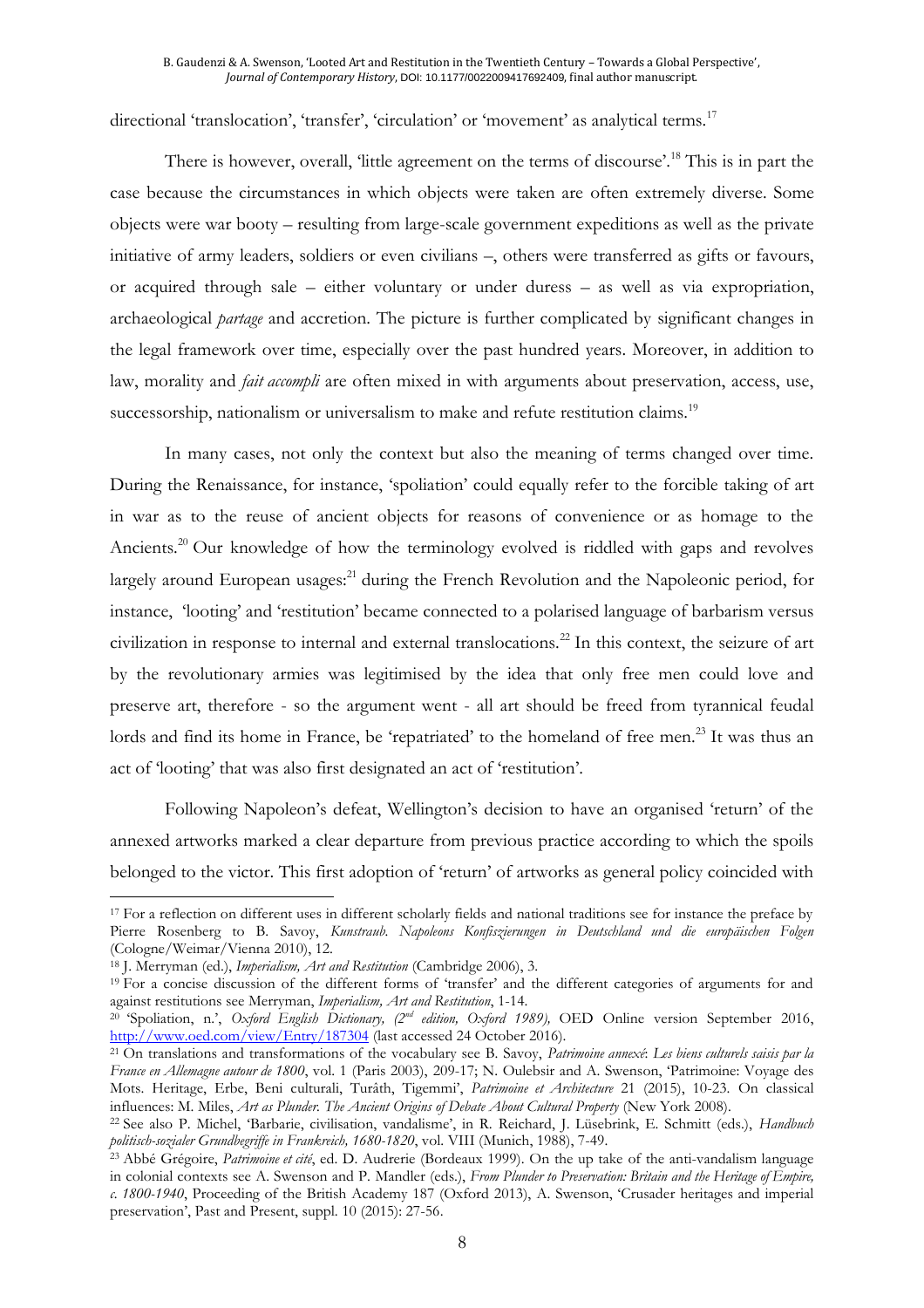a period particularly concerned with turning to the past through all kind of forms of 'restoration' and 'revival'. But already in 1815, it was clear that there could be no flawless 'return': many of the territories or entities from which works had been removed no longer existed as a result of secularization and the redrawing of territorial boundaries during the Restoration; mind-sets had changed even more.<sup>24</sup> Nevertheless, the expanding vocabulary of 'return' gradually acquired new significance by being applied to diverse territorial claims and political institutions, as in the case of the 'restoration' of the Jews to Israel.<sup>25</sup>

After the Holocaust, the chimera of turning back became even clearer – as well as the necessity to go beyond the terms of 'reparation' used in the Versailles Treaty.<sup>26</sup> In some instance the language of restitution, revival and return grew stronger and was imparted with new meaning, as in the case of the transfer of Jewish archives to Israel, which situated the archives within a project of national revival and 'return' of Jewish people to their homeland.<sup>27</sup> At the same time, the vocabulary was further modified and enriched through concepts such as *Wiedergutmachung*, 'to make good again', but also *Vergangenheitsbewältigung*, the 'coming to terms with the past', which acquired resonance well beyond post-war Germany and was later at the heart of the Latin American and especially the South African 'truth and reconciliation' commissions.<sup>28</sup>

Across the nineteenth and twentieth centuries, a strong link between art-related and political vocabularies thus emerged. Objects were used to negotiate political change and disruption. 'Return' could express both a deep will to go back as well as the necessity to move forward. We therefore need a history that traces the circulation of words and concepts as much as it looks at the objects and actors to better understand when and how different forms of transferring objects became considered as illegitimate 'looting' and how the vocabulary of 'restitution' became so widely sought as a remedy for different processes of displacement, both material and human.

<sup>&</sup>lt;sup>24</sup> The issue of 'successor' states' entitlement appears all the more relevant when dealing with twentieth century postcolonial claims (see Bellisari and Scott's contributions to this volume), but has constituted a constant in restitution history, as in the famous case of the Parthenon marbles: On the difficulties of comprehensive legal definitions see for example C. Roodt, 'Restitution of Art and Cultural Objects and Its Limits', *The Comparative and International Law Journal of Southern Africa*, 46, 3 (2013), 286-307; J. Merryman, *Thinking about the Elgin marbles: Critical essays on cultural property, art and law* (The Hague - London 2000).

<sup>25</sup> See S. Goldhill, 'The Cotswolds in Jerusalem: Restoration and Empire', in Swenson/Mandler, *From Plunder to Preservation*, 115-45.

<sup>26</sup> See M. Kurtz, *America and the return of Nazi contraband: the recovery of Europe's cultural treasures* (new edition, Cambridge 2006), 8-10. For a general overview of how the concept of 'Nazi looted art' has developed up to 2009 see M. Müller, *Begriff der Raubkunst. Im Spiegel nationaler und internationaler Entwicklung* (Saarbrücken 2014).

<sup>27</sup> J. Lustig, 'Who Are to Be the Successors of European Jewry? The Restitution of German Jewish Communal and Cultural Property', this volume.

<sup>28</sup> J.J. Llewellyn and R. Howse, 'Institutions for restorative justice: The South African truth and reconciliation commission', *The University of Toronto Law Journal* , 49.3 (1999): 355-88. On the 'Wahrheitskommissionen' and the 'special terrain' of art restitution in global perspective see B. Unfried, *Vergangenes Unrecht: Entschädigung und Restitution in einer globalen Perspektive* (Göttingen 2014).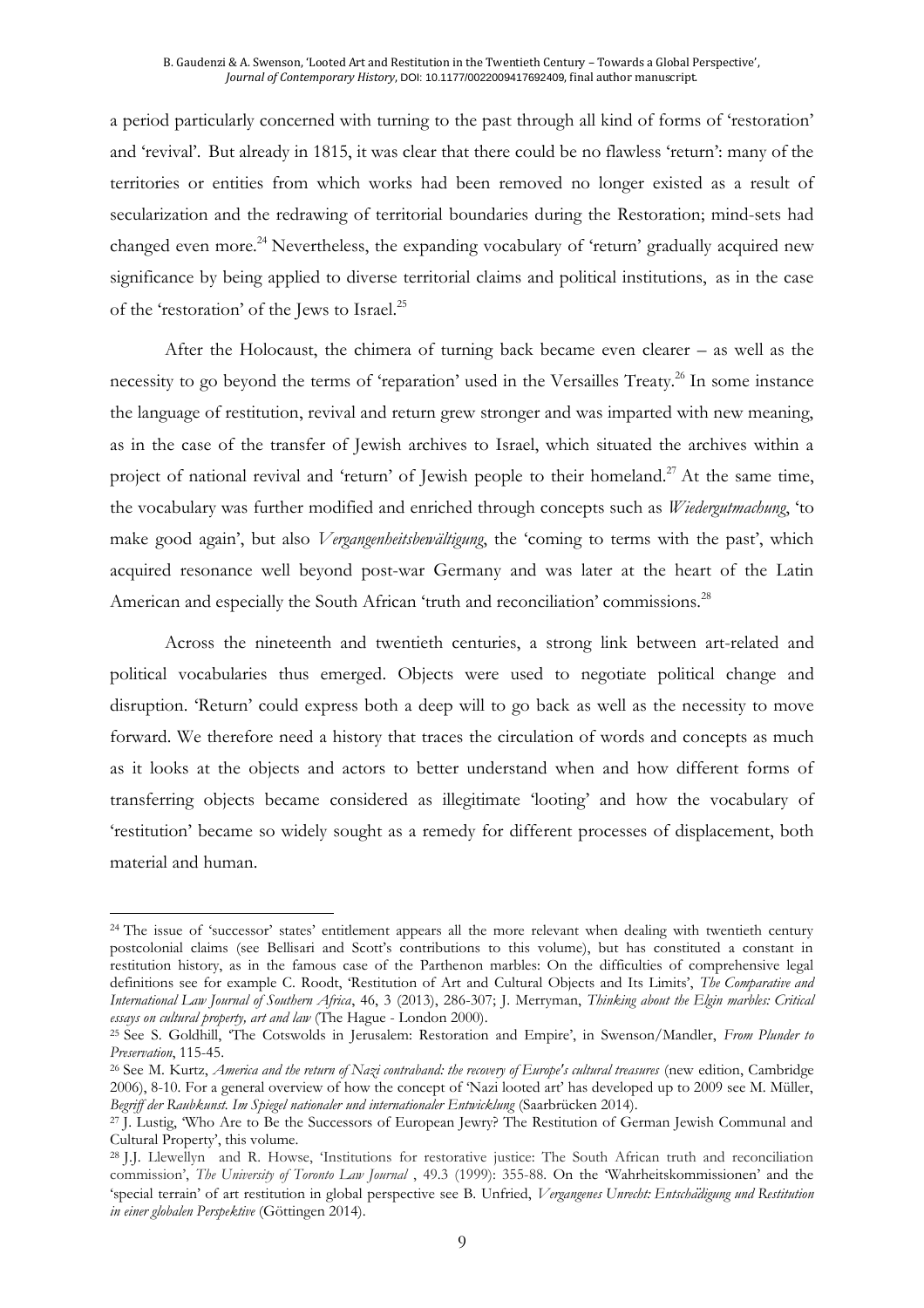\*\*\*

Now that we have established how definitions of looting and restitution shifted over time and that both concepts themselves originate from a series of transnational interactions, it is time to turn our attention to providing a synthetic historical overview of how these practices developed while highlighting some of the gaps in of the literature on the topic.

Knowledge about connections between processes of looting and restitution remains highly fragmented, despite a growing scholarship. Legal histories in particular have traced the emergence of international principles, but the focus is almost exclusively on the development of the law rather than the human agency that produced them.<sup>29</sup> A number of recent studies have also looked at how the language of restitution converted to objects displaced in different historical circumstances on a global scale.<sup>30</sup> However, their main aim often consists of finding international solutions for present claims rather than understanding the evolving global developments that underpinned the need for such solutions – thereby seeing international cooperation as the aim rather than the object of study.<sup>31</sup> In contrast, it is a range of more locally confined transnational histories that have persuasively drawn attention to the often complex chain of events set in motion through the translocation of artworks and the potential as well as the limits of 'restitution'. Here the literature on Europe is particularly rich – especially on the Napoleonic period, the First the Second World Wars and its aftermath –, but significant attempts have recently also been made to connect European, Imperial and postcolonial histories.<sup>32</sup>

Case studies remain however rarely integrated and appear only partly reflective of how and why ideas and practices move across the globe. As a result, while some connections between instances of looting and restitution across time and space may seem relatively apparent, their

 $\overline{a}$ 

<sup>31</sup> See for example C. Hershkovitch and D. Rykner, *La restitution des ouevres d'art. Solution et impasses* (Paris 2011), 12.

<sup>29</sup> See for example R. O'Keefe, *The Protection of Cultural Property in Armed Conflict* (Cambridge 2006). On nation-states, territory and the integrity of national patrimony see A. Jakubowski, *State succession in cultural property* (Oxford 2015). See also J. Ulph, et al., *The illicit trade in art and antiquities: International recovery and criminal and civil liability* (Oxford 2012). <sup>30</sup> See for example the classic J. Greenfield, *The Return of Cultural Treasures* (Cambridge 1989) as well as the recent N. Moses, *Stolen, Smuggled, Sold. On the Hunt for Cultural Treasures* (London 2015) and B. Unfried, *Vergangenes Unrecht: Entschädigung und Restitution in einer globalen Perspektive* (Göttingen 2014), 395-460.

<sup>32</sup> See for instance Merryman, *Imperialism, Art and Restitution*; M. Jasanoff, *Edge of empire: Lives, culture, and conquest in the East, 1750-1850* (New York 2015); A. Swenson and P. Mandler (eds.), *From Plunder to Preservation: Britain and the Heritage of Empire, c. 1800-1940*, Proceeding of the British Academy 187 (Oxford 2013); H. Hoock, *Empires of the*  Imagination: Politics, War, and the Arts in the British World, 1750-1850 (London 2010) and Ibid., 'The British State and the Anglo-French Wars over Antiquities, 1798-1858', *Historical Journal*, 50, 1 (2007): 49-72. Studies that look at decolonisation on the ground are also growing. On the Indonesian and Algerian cases see Scott and Bellisari in this volume as well as M. Bloembergen and M. Eickhoff, 'Conserving the past, mobilizing the Indonesian future: Archaeological sites, regime change and heritage politics in Indonesia in the 1950s', *Journal of the Humanities and Social Sciences of Southeast Asia*, 167, 4 (2011), 405-436. See also C. Golomoz, *Collecting in and beyond museums: Archives in formation: The disputed ownership of the Korean Uigwe Archive*, unpublished M.Phil. thesis, University of Cambridge (2013); This has led to a plurality of interdisciplinary projects, as in the case of artist Peju Layiwola's exhibition on the 1897 Benin looting, see P. Layiwola and S. Olorunyomi (eds.), *Benin1897.com. Art and the Restitution Question* (Ibadan 2010).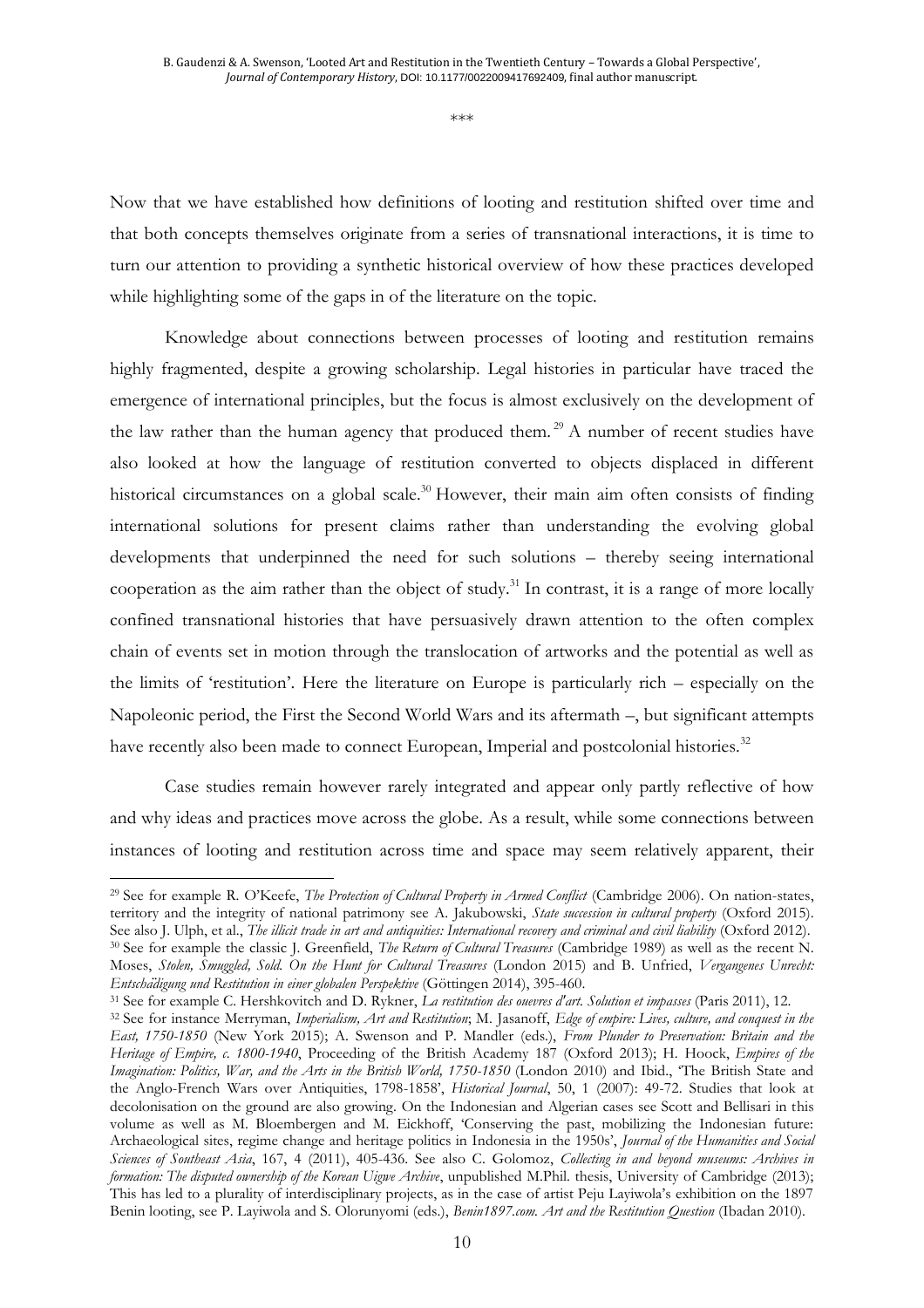extent and historical significance is not. There are a lot of 'pockets' of local, national, transnational and international case studies that need connecting. Yet to connect them meaningfully it is necessary to reflect on how one might think about making sense of these entanglements. We know little as yet about how exactly different transnational histories interacted; which role imperial and post-colonial networks played; whether agency developed mostly from the ground up or within the League of Nations, UNESCO and other international bodies and how international bodies, different commissions and a multitude of transnational networks set up to champion different forms of restitution since 1945 interacted.

Despite these gaps in knowledge, we are often presented with a relatively linear chronology of looting and restitution, where the question of global connections is often only implicitly analysed according to a diffusionist model as spreading from the ancient Mediterranean to medieval and modern Europe, with most emphasis on Napoleonic and Nazi lootings. Far from being an exclusively European affair, however, episodes of looting occurred all over the world at the hands of a variety of agents on both a local and a global scale. Their form, significance and moral dimension however varied substantially depending not only on the historical context but also on a multiplicity of variables, such as their role as identity markers, power displays as well as their political and symbolic meaning. This is evident both diachronically, as in the case of the ransacking of Constantinople in 1453, the plundering between daimyo in early-modern Japan or the looting by official 'prize agents' during the Indian uprising of 1857, as well as synchronically –for example in the concurrent pillaging of Rome and Mexico's treasures by Spanish soldiers in the sixteenth century.<sup>33</sup>

Regardless of the differences in context, it is generally assumed that looting constituted a sometimes criticised but ultimately accepted common practice throughout antiquity and up to the early modern world. It was the drastic change in scale, organisation and legitimisation of art seizures during the Napoleonic wars that prompted the first dramatic departure from previous practice and the first efforts to 'return' all looted artworks in 1815.<sup>34</sup> This in turn fuelled the development of international law, where ideas travelled from Europe to America via the Lieber Code and back via the Brussels Conference, leading to codification in the Hague Conventions of

<sup>33</sup> Rosie Llewellyn-Jones, *The Great Uprising in India, 1857-58: Untold Stories, Indian and British* (Woodbridge 2007), .129-53. See for example in W. Treue, *Kunstraub. Über die Schicksale von Kunstwerken in Krieg, Revolution und Frieden* (Düsseldolf 1957). For a recent analysis of the sources relating to the Spanish conquest of the Aztec empire see M. Oudijk, 'The Conquest of Mexico', in D. Nichols (ed.), *The Oxford Handbook of Mesoamerican Archaeology* (Oxford 2012); H. Thomas, *Conquest: Cortes, Montezuma, and the Fall of Old Mexico* (London 1993); M. Juneja, 'Circulation and Beyond – The trajectories of vision in early modern Eurasia', in T. DaCosta Kaufmann, C. Dossin, B. Joyeux-Prunel (eds.), *Circulations in the Global History of Art* (London 2016).

<sup>&</sup>lt;sup>34</sup> Among the vast literature on the topic see D. Gilks, 'Attitudes to the Displacement of Cultural Property in the Wars of the French Revolution and Napoleon', *The Historical Journal*, 56, 1 (2003), 113-43, B. Savoy, *Kunstraub. Napoleons Konfiszierungen in Deutschland und die europäischen Folgen* (Cologne/Weimar/Vienna 2010); M. Miles, *Art as Plunder. The Ancient Origins of Debate About Cultural Property* (New York 2008).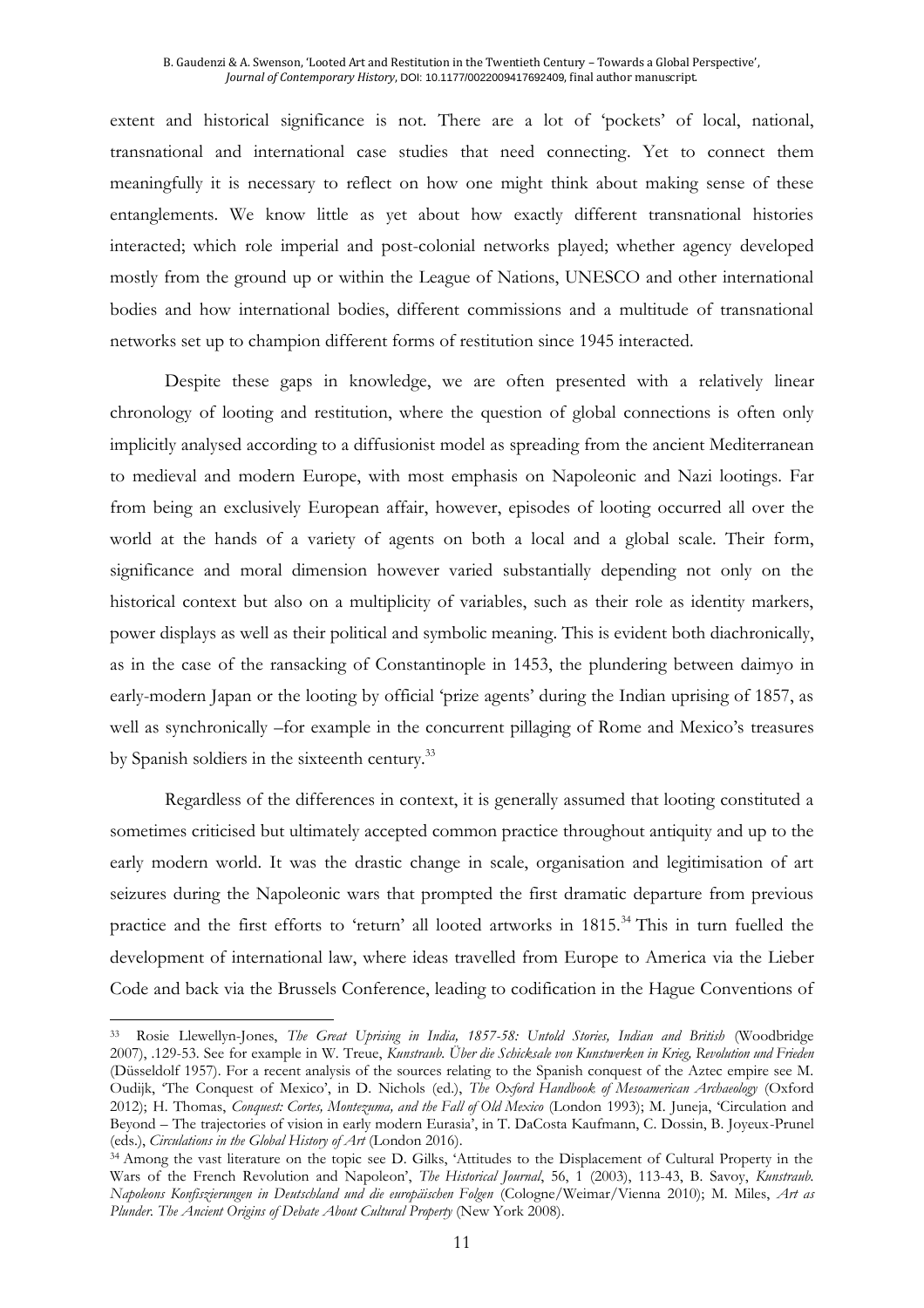1899 and 1907.<sup>35</sup> In this scenario, ideas about looting and restitution functioned not only as product but also as agents of transnational developments. <sup>36</sup> Connections across time and space appear thus not merely as similarities but as conscious emulations, refutations and transformations, as testified by Napoleon's adaptation and simultaneous rejection of the Roman model of art looting,  $37$  or by the investigations of empress Eugénie's Chinese collection at Fontainebleau, acquired as a result of the Anglo-French pillaging of the Summer palace of Beijing during the Second Opium War.<sup>38</sup> This proved the case even when constructing a 'national' narrative: it was the translocation of Italian – rather than German – art that first mobilised the German Enlightenment, for instance, and it was the rediscovery of old German masters exhibited in the Louvre that later gave rise to the belief in a German national art.<sup>39</sup> The Revolutionary translocation of artworks played a pivotal role in the emergence of the idea of a 'national heritage' and the institution of the 'national museum' across Europe, creating an international chase for object across the globe to fill the new treasure houses, which was legitimised by the ideas that this 'plunder' constituted an act of 'preservation'.<sup>40</sup>

The course of the twentieth century was instead mostly characterised by the blatant violations of newly established international legislation on pillaging and the wilful destruction of cultural property, starting with the First World War – including the activities of the German *Kunstschutz* – as well as postwar restitution debates and the reparation clauses comprised in the

<sup>35</sup> For a brief English-language overview of these developments in Europe and the U.S. see M. Kurtz, *America and the return of Nazi contraband: the recovery of Europe's cultural treasures* (new edition, Cambridge 2006), 3-11. Miles is pivotal in showing how classical texts were being read and adapted during the late nineteenth century and eventually led to the first Code that would ultimately provide the template for the Hague Conventions, see Miles, *Art as Plunder*, 349-50. See also R. O'Keefe, *The Protection of Cultural Property in Armed Conflict* (Cambridge 2006), 19-21.

<sup>36</sup> Swenson and Mandler for instance discuss the movement of ideas from the Revolutionary to the Imperial contexts as part of the civilising mission see *From Plunder to Preservation*; Savoy shows how the history of art looting was mobilised time and again in the Franco-German conflicts between the Napoleonic Wars, 1871, 1914 and 1940, see Savoy, *Kunstraub*.

<sup>37</sup> See E. Pommier, *L'Art de la liberté. Doctrines et débats de la Révolution française* (Paris 1991). On how art looting and restitution were staged in Roman times see for example S. Holz, 'Das Kunstwerk als Beute: Raub, Re-Inszenierung und Restitution in der römischen Antike' in U. Fleckner, M. Steinkamp und H. Ziegler (eds.), *Der Sturm der Bilder. Zerstörte und zerstörende Kunst von der Antike bis in die Gegenwart* (Berlin 2011), 35-54.

<sup>38</sup>See the ensuing debate on *The Times*, including 'The Plunder of the Summer Palace at Pekin.' *Times* [London, England] 10 Mar. 1874: 12, and St. George Foley, 'The Summer Palace At Pekin.', *Times* [London, England] 14 Mar. 1874: 12. *The Times Digital Archive*. Web (last accessed 5 October 2016). See R. Kraus, 'The Repatriation of Plundered Chinese Art', *The China Quarterly*, 199 (September 2009), 837-42 and J. Elliott, & D. Shambaugh, *The odyssey of China's Imperial art treasures* (Seattle 2005). For the on-going debate on the looting of the Summer Palace see <http://www.oxfordtoday.ox.ac.uk/opinion/loot-chinas-old-summer-palace-beijing-still-rankles> (last accessed 5 October 2016). The author controversially argues that looted pieces should remain in European museums, see T Jenkins, *Keeping their marbles: How the treasures of the past ended up in museums - and why they should stay there* (Oxford 2016).

<sup>39</sup> B. Savoy, *Patrimoine annexé. Les biens culturels saisis par la France en Allemagne autour de 1800* (2 vols, Paris 2003), passim. <sup>40</sup> E. Bergvelt, D. Meijers, L. Tibbe and E. van Wezel (eds.), *Napoleon's Legacy: The Rise of National Museums in Europe 1794-1830* (Berlin 2009); H. Hoock, *Empires of the Imagination: Politics, War, and the Arts in the British World, 1750-1850*  (London 2010). A. Swenson, *The Rise of Heritage: Preserving the Past in France, Germany and England, 1789-1914* (Cambridge 2013).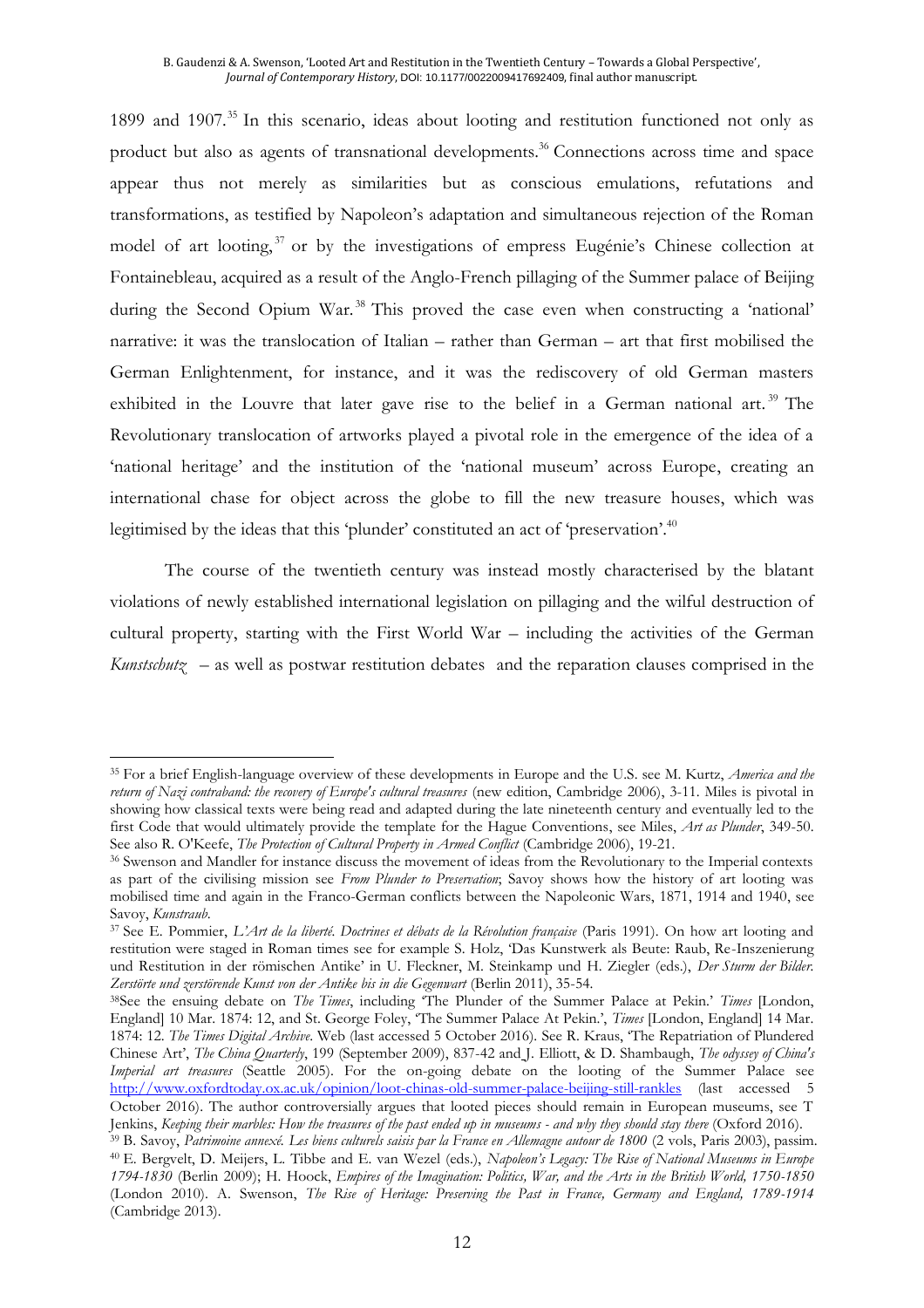Treaty of Versailles. <sup>41</sup> Here, the narrative tends to focus especially on German grievances elicited by the Treaty, with once again little reference to the wider global dimension of this story – as exemplified for instance by the frantic search that ensued as a result of the Treaty's provisions to return Sultan Mkwawa's skull taken from the Wahehe people in the protectorate of German East Africa, today's Tanzania, which was eventually restituted only in 1954.<sup>42</sup> The relevance of these transnational connections for a thorough examination of the phenomenon is paramount – both among the emerging European nation-states as well as between Europe and the wider world. The famous case of the disputed Nefertiti bust illustrates well for instance how it was the complex intersection of European and colonial interactions that led to the restitution claim, with Egypt's request towards Berlin being originally formulated by a French antiquities service member intent on continuing the fight against Germany after the First World War through the means of antiquities.<sup>43</sup>

The by far best researched instance of looting, as we have seen, is the drastically new level of systematic plundering and destruction of cultural property perpetrated by the National Socialists from the early 1930s onwards<sup>44</sup> and its intrinsic connections to the Holocaust.<sup>45</sup> Here, the National Socialist *Rape of Europa*, the unprecedented brutality of the ERR (the *Einsatzstab*  Reichsleiter Rosenberg),<sup>46</sup> Göring's plundering spree and Hitler's grand plans for his 'Führermuseum'<sup>47</sup> have usually been analysed in relatively stark separation from the *longue durée* history of art looting as well as the colonial and post-colonial contexts, and sometimes treated as an isolated

 $\overline{a}$ <sup>41</sup> See for example C. Kott, *Préserver l'art de l'énnemi? – le patrimoine artistique en Belgique et en France occupées, 1914-1918* (Paris 2006); C. Roolf, 'Die Forschungen des Kunsthistorikers Ernst Steinmann zum Napoleonischen Kunstraub zwischen Kulturgeschichtsschreibung, Auslandspropaganda und Kulturgutraub im Ersten Weltkrieg', in E. Steinmann, *Der Kunstraub Napoleons*, edited by Y. Dohna (original 1916, new edition Rome 2007), 433-77. On the restitution debate in Poland see E. Manikowska, 'National vs Universal? The Restitution Debate between Poland and Soviet Russia after the Riga Peace Treaty (1921)' in U. Grossmann and P. Krutisch (eds.), *The Challenge of the Object/Die Herausforderung des Objekts* (Nuremberg 2013), 1360-4. On the history of the *Kunstschutz* during the Second World War see C. Fuhrmeister, J. Griebel, S. Klingen and R. Peters (eds.), *Kunsthistoriker im Krieg – Deutscher Militärischer Kunstschutz in Italien 1943–1945* (Cologne 2012).

<sup>42</sup> Articles 246 of the Versailles Treaty, see M. Baer, *Eine Kopfjagd. Deutsche in Ostafrika. Spuren kolonialer Herrschaft* (Berlin 2001). The text of Section II of the Versailles Treaty is available at: <http://net.lib.byu.edu/~rdh7/wwi/versa/versa7.html> (last accessed 5 August 2016).

<sup>43</sup> See B. Savoy (ed.), *Nofretete: Eine deutsch-französische Affäre 1912-1931* (Cologne 2011).

<sup>44</sup> For a synthesis see J. Petropoulos, 'The Polycratic Nature of Art Looting: The Dynamic Balance of the Third Reich', in G. Feldman and W. Seibel (eds.), *Networks of Persecution: Bureaucracy, Business and the Organization of the Holocaust* (New York, NY 2005).

<sup>45</sup> For an overview of the history of looting and restitution and the Holocaust see B. Gaudenzi, 'Crimes against culture: Plunder and the provenance of the past' in S. Gigliotti and H. Earl (eds.), *The Wiley-Blackwell Companion to the Holocaust* [forthcoming 2018].

<sup>46</sup> For a recent analysis of the activities of the ERR in Western and Eastern Europe see P. K. Grimsted, *Reconstructing the Record of Nazi Cultural Plunder: A Guide to the Dispersed Archives of the Einsatzstab Reichsleiter Rosenberg (ERR)* (Amsterdam 2011) and the ERR Archival Guide, available at:<http://errproject.org/survey.php> (last accessed 5 October 2016).

<sup>47</sup> On the '*Führermuseum*' see B. Schwarz, *Hitlers Museum: die Fotoalben Gemäldegalerie Linz: Dokumente zum "Führermuseum"* (Vienna 2004) and G. Haase, *Die Kunstsammlung Adolf Hitler. Eine Dokumentation* (Berlin 2002). A growing number of works also focus on the activities of several art dealers and Hitler's 'emissaries', see for example H. Kessler, C. Trepesch, U. Haug and A. Heuss, *Karl Haberstock: Umstrittener Kunsthändler und Mäzen* (Munich 2008) and J. Petropoulos, *The Faustian Bargain: The Art World in Nazi Germany* (New York 2000).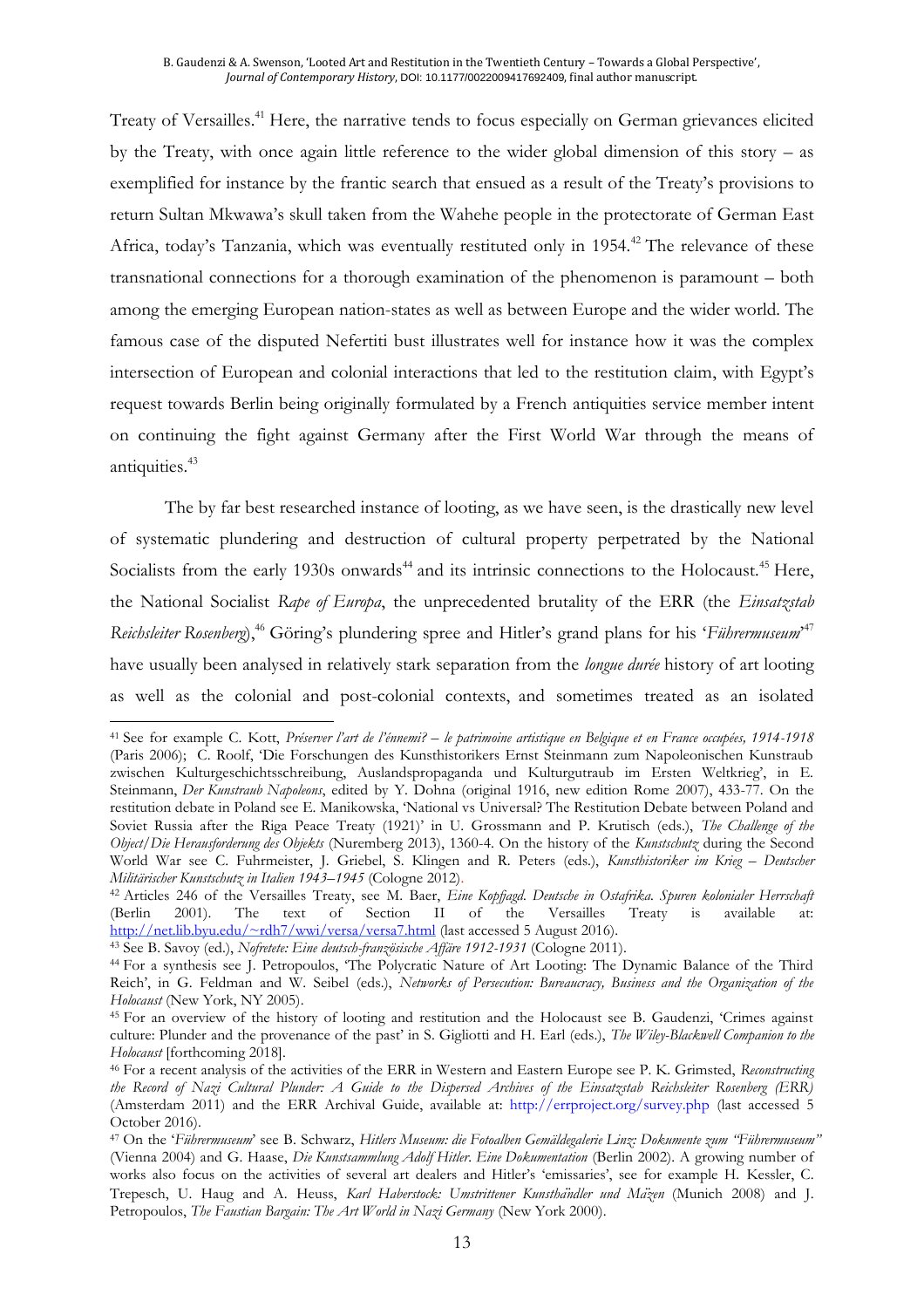phenomenon in line with the *Sonderweg* interpretation of German history and the thesis of the uniqueness of the Holocaust.<sup>48</sup> In recent years this has nonetheless led to precious in-depth studies of particular collections, art dealers or communities, as in the case of Vienna's Jewish collections, <sup>49</sup> or to original contributions approaching the subjects of looting and restitution practices from a comparative or transnational perspective - especially as a result of the opening of Russian archives.<sup>50</sup>

What was new about National Socialist looting was not only its scale and magnitude, but especially how countries reacted to it, during the Second World War and since. As Greenfield underlined, 'the idea [...] emerged that cultural property is a matter of international concern, part of the "heritage of mankind".'<sup>51</sup> As a result, over recent years a very rich and diverse literature on post-WWII restitution has developed, where popular recollections have made way for carefully reconstructed investigations of the wartime and postwar activities of a number of key players – including the famous monuments, fine arts and archives officers (MFA&A), the Roberts and Vaucher commissions and the OSS art looting investigation unit (ALIU),<sup>52</sup> as well as the work of

 $\overline{a}$ <sup>48</sup> For a brief discussion of recent debates surrounding the uniqueness of the Holocaust see R. Evans, 'Was the "Final Solution" unique?' in Ibid., *The Third Reich in History and Memory* (Oxford 2015), 365-89, complete with a bibliographical overview. See also the classic D. Blackbourn and G. Eley, *The peculiarities of German history: Bourgeois society and politics in nineteenth-century Germany* (Oxford 1984). On the other side of the spectrum see A. Rosenbaum (ed.), *Is the Holocaust unique? Perspectives on comparative genocide* (3rd ed., Boulder, CO 2009) On recent debates on the *Sonderweg* see H. Walser Smith, 'When the *Sonderweg* Debate Left Us', *German Studies Review,* 31, 2 (2008), 225-40. For a collection of original contributions to the *Historikerstreit* see R. Augstein (ed.), *Historikerstreit: Die Dokumentation der Kontroverse um die Einzigartigkeit der nationalsozialistischen Judenvernichtung* (Munich 1987).

<sup>49</sup> See Lillie's monumental handbook: S. Lillie, *Was einmal war: Handbuch der enteigneten Kunstsammlungen Wiens* (Vienna 2003). On the Austrian case see also G. Anderl and A. Caruso (eds.), *NS-Kunstraub in Österreich und die Folgen* (Innsbruck 2005). For general studies of Jewish-owned looted collections see I. Bertz und M. Dorrmann (eds.), *Raub und Restitution: Kulturgut aus jüdischem Besitz von 1933 bis heute* (Göttingen-Berlin 2008) and M. Müller and M. Tatzkow, *Verlorene Bilder, verlorene Leben: jüdische Sammler und was aus ihren Kunstwerken wurde* (Munich 2009). Among studies on specific collections, collectors, art dealers or museums see A. Bambi and A. Drecoll (eds.), *Alfred Flechtheim. Raubkunst und Restitution* (Berlin/Boston 2015) and several contributions in E. Blimlinger and M. Mayer (eds.), *Kunst sammeln, Kunst handeln. Beiträge des Internationalen Symposiums in Wien* (Cologne-Weimar-Vienna 2012), as well as S. Steinberg, *Orphaned Art. Looted Art from the Holocaust in the Israel Museum* (Jerusalem 2008). It should be noted that the vast majority of this literature is in German, not only as a result of the strong public interest and accessibility of sources but also of the financial support available to undertake these studies.

<sup>50</sup> See for example P. K. Grimsted, F. Hoogewoud and E. Ketelaar (eds.), *Returned from Russia: Nazi Archival Plunder in Western Europe and Recent Restitution Issues* (London 2007, afterword 2013), A. Heuss, *Kunst- und Kulturgutraub: eine vergleichende Studie zur Besatzungspolitik der Nationalsozialisten in Frankreich und der Sowjetunion* (Heidelberg 2000) and N. Volkert, *Kunst- und Kulturraub im Zweiten Weltkrieg: Versuch eines Vergleichs zwischen den Zielsetzungen und Praktiken der deutschen und der sowjetischen Beuteorganisationen unter Berücksichtigung der Restitutionsfragen* (Frankfurt am Main 2000), as well as U. Hartung, *Verschleppt und verschollen. Eine Dokumentation deutscher, sowjetischer und amerikanischer Akten zum NS-Kunstraub in der Sowjetunion* (Bremen 2000).

<sup>51</sup> On this point see J. Greenfield, 'The Return of Cultural Property', *Antiquity* 60 (1986), 29, also quoted in Marrus, Some measure of justice: The Holocaust era restitution campaign of the 1990s (Madison, Wis. 2009), 36-8.

<sup>52</sup> See especially the classics Nicholas, *The Rape of Europa* and Kurtz, *America and the Return of Nazi Contraband*, chapters 3-8 as well as recent work on different 'Monuments Women', see Coeuré and Kim in this volume. For a bird-eye view on restitution of Nazi looted art see the recent B. Vogel (ed.), *Restitution von NS-Raubkunst. Der historisch begründete "Anspruch auf eine Rechtslage"* (Essen 2016). On the ALIU see recently M. Salter, 'A Critical Assessment of US Intelligence's Investigation of Nazi Art Looting', *Journal of International Criminal Justice,* 13, 2 (2015), 257-280.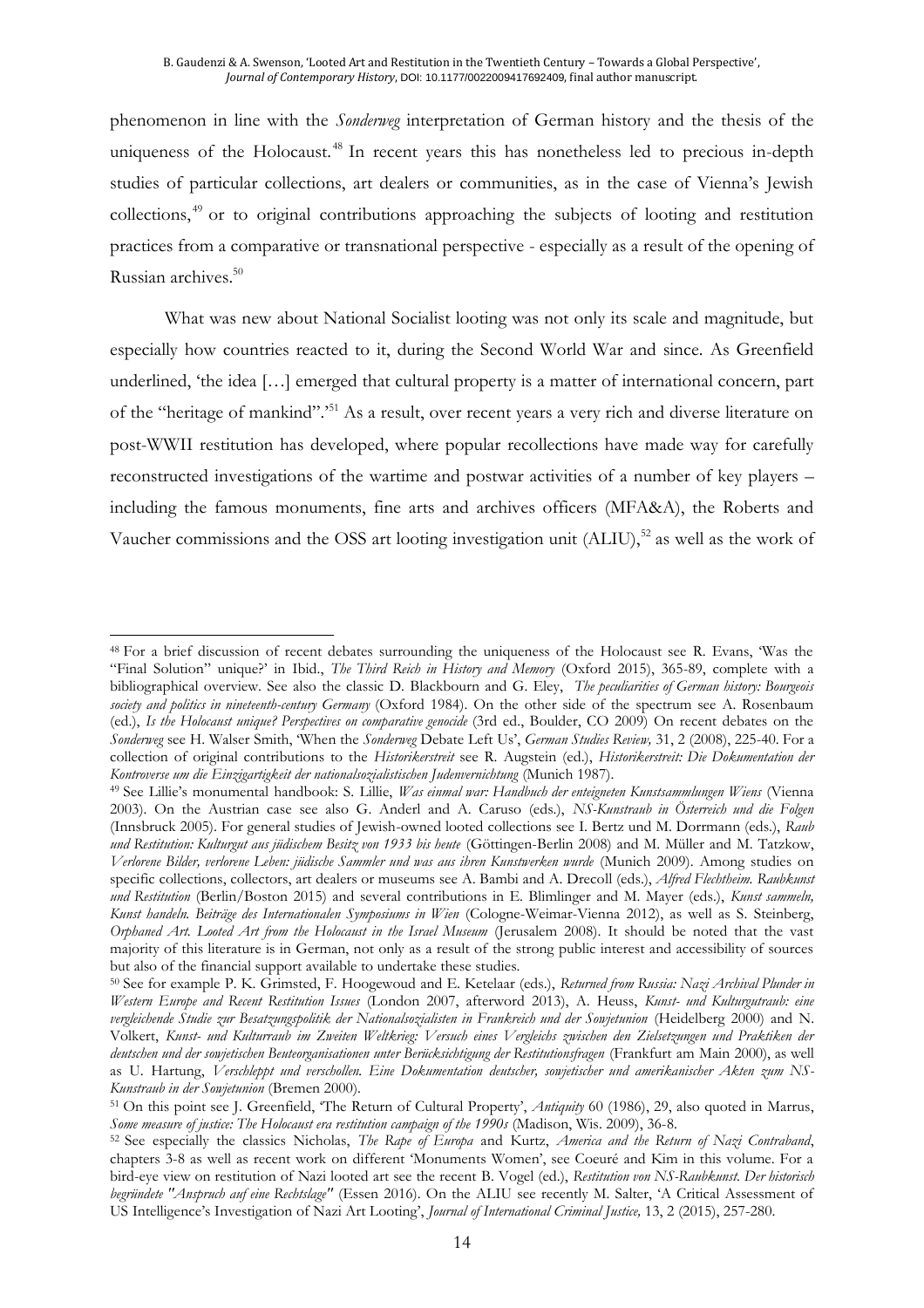the Jewish organisations (the JRSO and the JCT in particular).<sup>53</sup> These were crucial not only in the re-shaping of local, national and international identities but especially in shedding light on central issues such as the question of private, interstate and state interplay, bona fide purchases, competing claims, visibility and ownership.<sup>54</sup> Recent contributions on the transnational interactions that characterised the restitution process and on the central collecting points in occupied Germany were also vital in highlighting continuities in personnel and the importance of pre-existing and new networks for the reestablishment of world-wide museum landscapes.<sup>55</sup> Significant gaps remain, however.<sup>56</sup> Restitution in Western and Eastern Europe is often dealt with separately and knowledge of Red-Army occupied Europe is still extremely limited, $57$  while there is even less comparative work on the MFA&A activities across all of Asia.<sup>58</sup>

From here the narrative moves on to the slow 'triumph' of the postwar period exemplified by the ratification of the 1954 Hague 'Convention for the Protection of Cultural Property in the Event of Armed Conflict' and culminating in the 1970 UNESCO 'Convention on the Means of Prohibiting and Preventing the Illicit Import, Export and Transfer of Ownership of Cultural Property', later followed by a few institutional endorsements such as the Code of Ethics for Museums originally adopted by the International Council of Museums (ICOM) in 1986.<sup>59</sup> Despite this, the issue of Holocaust-era and colonial restitution remained largely untouched for

 $\overline{a}$ <sup>53</sup> On the JRSO (Jewish Restitution Successor Organization) and the JCT (Jewish Trust Corporation) see E. Gallas, 'Locating the Jewish Future: The Restoration of Looted Cultural Property in Early Postwar Europe,' *Naharaim*, 9, 1– 2 (2015), 25–47. J. Lillteicher, *Raub, Recht und Restitution. Die Rückerstattung jüdischen Eigentums in der frühen Bundesrepublik* (Göttingen 2007), 357–98. A. Takei, 'The ''Gemeinde Problem'': The Jewish Restitution Successor Organization and the Postwar Jewish Communities in Germany, 1947–1954', *Holocaust and Genocide Studies*, 16, 2 (Autumn 2002), 266– 288 and the classics R. Zweig, *German Reparations and the Jewish World: A History of the Claims Conference* (Boulder, CO 1987) and C. Kapralik, *Reclaiming the Nazi Loot: The History of the Work of the Jewish Trust Corporation for Germany* (2 vols., London 1962 and 1971).

<sup>&</sup>lt;sup>54</sup> On the question of the interaction between restitution and identity see for example C. Goschler, 'Kunstrestitution zwischen Gerechtigkeit, Ökonomie und Identität', in A. Bambi and A. Drecoll (eds.), *Alfred Flechtheim. Raubkunst und Restitution* (Berlin/Boston 2015), 47-52.

<sup>55</sup> See T. Bernsau, *Die Besatzer als Kuratoren?: Der Central Collecting Point Wiesbaden als Drehscheibe für einen Wiederaufbau der Museumslandschaft nach 1945* (Berlin 2013) and I. Lauterbach, *Der Central Collecting Point in München: Kunstschutz, Restitution, Neubeginn* (Munich 2015). See also the visual material held at the Bildarchiv in Marburg, [https://www.uni](https://www.uni-marburg.de/aktuelles/news/2014a/fotomarburg)[marburg.de/aktuelles/news/2014a/fotomarburg](https://www.uni-marburg.de/aktuelles/news/2014a/fotomarburg) (last accessed 5 October 2016).

<sup>56</sup> There is however still no synthesis on missions in the American and British zones, and none on the work undertaken by the French with the Anglo-Saxon collecting points. This gap will soon be filled by E. Löffler's forthcoming Ph.D. on *Kulturgüterschutz und Kulturpolitik in der französischen und amerikanischen Besatzungszone*, University of Tübingen - Centre Marc Bloch, Berlin.

<sup>57</sup> Among the few exceptions see Coeuré's article in this volume and P. K. Grimsted, 'Nazi Looted Art from East and West in East Prussia: Initial Findings on the Erich Koch Collection', *International Journal of Cultural Property* 22  $(2015)$ , 7-60.

<sup>58</sup> For a good overview of current state-of-the-arts see Kim in this volume. There are other gaps too: With the exception Rose Valland, the literature focuses almost exclusively on 'monuments men' rather than women.

<sup>59</sup> See W. Sandholtz, *Prohibiting plunder: how norms change* (Oxford, 2007), pp. 47–70. The 1970 UNESCO conventions is available at[: http://www.unesco.org/new/en/culture/themes/illicit-traffic-of-cultural-property/1970-convention/](http://www.unesco.org/new/en/culture/themes/illicit-traffic-of-cultural-property/1970-convention/) (last accessed 5 October 2016), see Scott and La Follette's articles in this volume as well as C. Maurel, *Histoire de l'UNESCO, 1945-1975* (Paris 2010) and P. Singh, *United Nations Educational Scientific and Cultural Organization (UNESCO): Creating Norms for a Complex World* (London 2011). The ICOM Code of Ethics is available at: <http://archives.icom.museum/ethics.html> (last accessed 5 October 2016).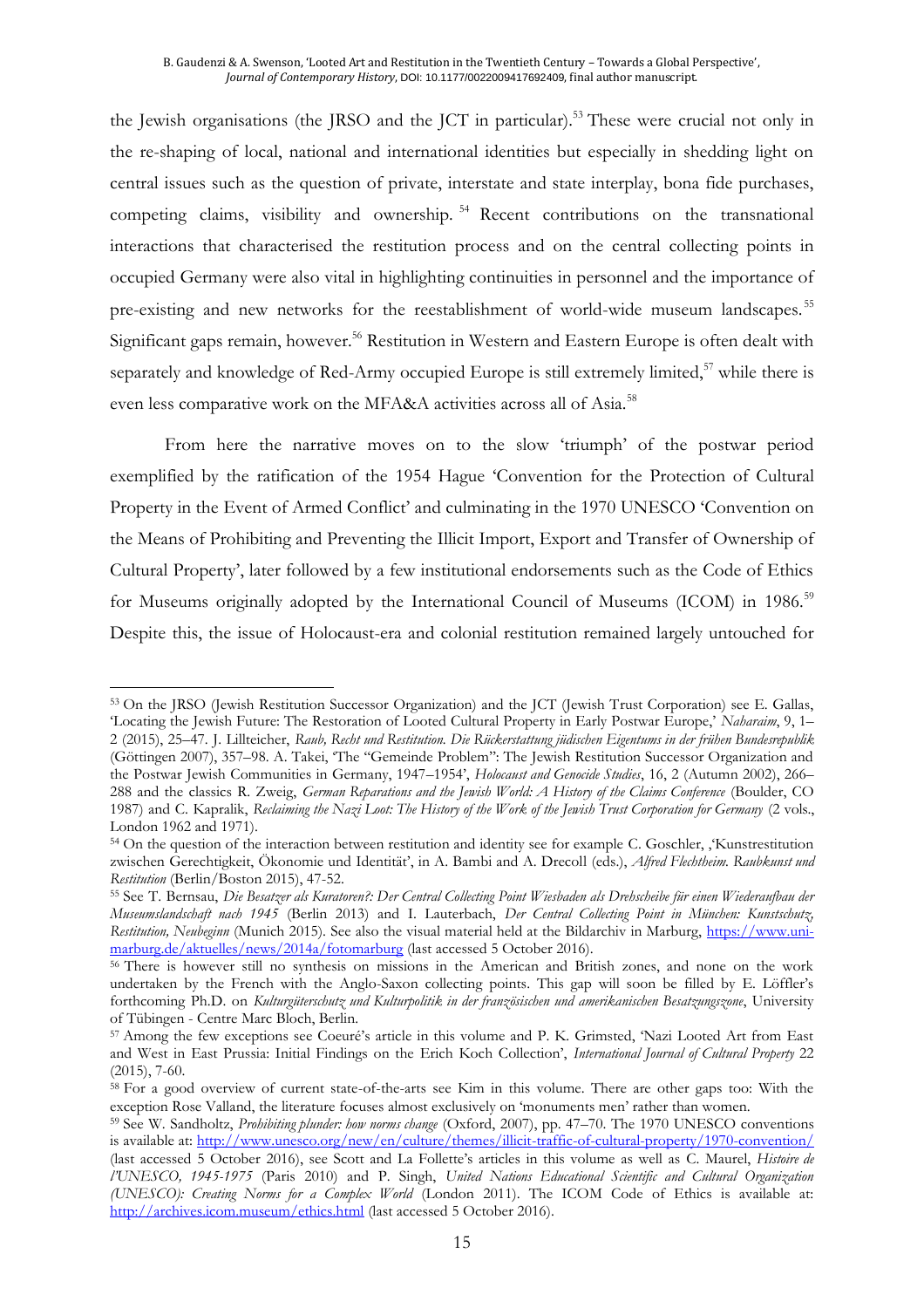several decades.**<sup>60</sup>** It was only in the 1990s, with the end of the Cold War, that repeated efforts to draw attention to the 'unfinished business of World War II' eventually resulted in the large scale restitution campaigns and the establishment of internationally 'principles' ratified through international agreements such as the 1998 'Washington Declaration'<sup>61</sup> and the 2009 'Terezin Declaration<sup> $62$ </sup>, which together with the work of many other international commissions and governmental bodies are slowly but surely producing valuable results.<sup>63</sup> Parallel to this, the post-1989 years witnessed the first timid attempts to translate restitution practices of Holocaust-era assets to the long disputed or ignored issue of looted antiquities, art and objects taken in the colonial context as well as the return of human remains.<sup>64</sup> Repeated questions were asked regarding the methods and outcome of colonial or wartime spoliation, with a red thread connecting the plundering of Egypt or Persia during the eighteenth and nineteenth centuries<sup> $65$ </sup> to the looting of the National Museum and several archaeological sites across Iraq during the 2003 invasion<sup>66</sup> and up to Daesh's ransacking of Syria, as we have seen.

\*\*\*

It is time to better understand the connections of looting and restitution across time and space that emerge across this vast yet fragmented historiography and to link questions about transnational and global connections in the history of looting and restitution to those emerging in

 $\overline{a}$ <sup>60</sup> Marrus' work on the Holocaust-era restitution campaigns of the 1990s offers a convincing assessment of the central factors behind the timid advances and setbacks that characterised restitution efforts from the 1940s up to the 1990s, see M. Marrus, *Some measure of justice: The Holocaust era restitution campaign of the 1990s* (Madison, Wis. 2009), 36- 84 and Petropoulos in this volume. See also Kurtz, *America and the Return of Nazi Contraband*, 210-31.

<sup>61</sup> The 'Washington Principles on Nazi-Confiscated Art' are available at: <http://www.state.gov/p/eur/rt/hlcst/122038.htm> (last accessed 7 October 2016). All contributions to the Washington Conference on Holocaust-Era Assets are available at: <https://fcit.usf.edu/holocaust/resource/assets/heac.htm> (last accessed 5 October 2016).

<sup>&</sup>lt;sup>62</sup> Available at: <http://www.lootedart.com/NPMG2Q663241> (last accessed 10 October 2016). On the series of conferences on Holocaust-era assets see B. Nietzel, 'Die internationalen Holocaust-Konferenzen 1997-2002. Von der Londoner Goldkonferenz zur Theresienstädter Erklärung' in J. Brunner, C. Goschler, N. Frei, *Die Globalisierung der Wiedergutmachung. Politik, Moral, Moralpolitik* (Göttingen 2013), 149-75.

<sup>63</sup> On the progress of the British Spoliation Advisory Panel, for example, visit <https://www.gov.uk/government/groups/spoliation-advisory-panel> (last accessed 10 October 2016). For an overview on Nazi looted art restitution see W. Fischer and R. Weinberger, 'Holocaust-Era Looted Art: A Current Worldwide Overview', Conference on Jewish Material Claims Against Germany and World Jewish Restitution Organisation,  $10^{th}$  September 2014 (available at: [http://art.claimscon.org/wp](http://art.claimscon.org/wp-content/uploads/2014/11/Worldwide-Overview.pdf)[content/uploads/2014/11/Worldwide-Overview.pdf,](http://art.claimscon.org/wp-content/uploads/2014/11/Worldwide-Overview.pdf) last accessed 10 October 2016). A significant number of resources is now available for researchers, including access to online primary sources - as in the case of the International Research Portal for Records Related to Nazi-Era Cultural Property which has collected archival material from over 15 archives across Europe and the US, available at: <https://www.archives.gov/research/holocaust/international-resources/> (last accessed 10 October 2016).

<sup>64</sup> See La Follette in this volume. See also C. Woodhead, 'The Changing Tide of Title to Cultural Heritage Objects in UK Museums', *International Journal of Cultural Property* 22, 2/3 (2015), 229-57.

<sup>65</sup> See for example P. France, *The Rape of Egypt. How the Europeans Stripped Egypt of its Heritage* (London 1991) or M. Gholi Majd, *The Great American Plunder of Persia's Antiquities, 1925-1941* (Lanham, MD 2003).

<sup>66</sup> See in particular L. Rothfield, *The Rape of Mesopotamia. Behind the Looting of the Iraq Museum* (Chicago 2009).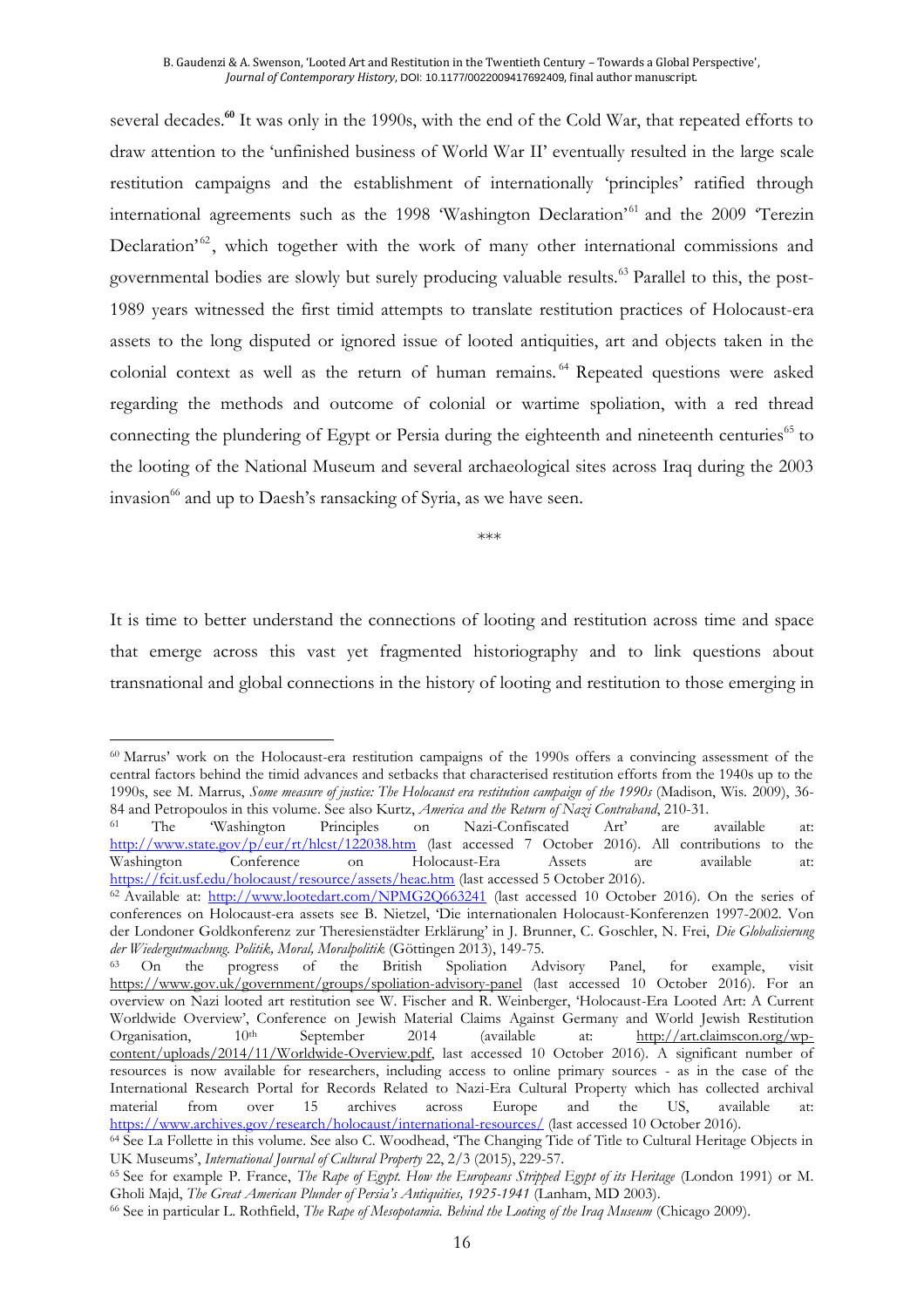the history of art,<sup>67</sup> memory, heritage<sup>68</sup> and international organisations<sup>69</sup> in order to explore how the movements of objects, people and ideas led to the increasing 'entanglement' of the world.<sup>70</sup> Some of the questions to clarify are: To which degree are the histories of looting and restitution histories of ever-greater international integration? Will a global perspective challenge the idea of the Napoleonic and National Socialist lootings as major turning points for ideas about restitution? What is the respective role of individuals versus state actors, international organizations and transnational networks? Finally, are looting and restitution practices merely reflecting changing relations between groups and states or do they contribute to changing relations?

To answer these questions an approach that operates on a global scale is necessary. Over the last decades much thought has gone into the best methods for capturing the connectivity through *inter alia* comparative, entangled, transnational, transcultural, global and world history. For us, comparative, entangled and global history are best combined as each can help posing different questions for the history of looting and restitution.<sup>71</sup> Comparative history remains invaluable in revealing similarities and differences across cases at the local, national or transnational level. The term 'entangled' in its *histoire croisée* use proves essential to capture interactions between entities because of its reflexivity. <sup>72</sup> Its openness should not be misunderstood as a 'token gesture towards connectivity'<sup>73</sup> but rather interpreted as an invitation to ask about the precise nature, extent and effects of these entanglements, and to test, rather than follow, the implicit assumptions carried by the vocabulary of the 'transnational', 'transcultural' and 'global'.

 $\overline{a}$ <sup>67</sup> See for example the recent T. DaCosta Kaufmann, C. Dossin, B. Joyeux-Prunel (eds.), *Circulations in the Global History of Art* (London 2016).

<sup>68</sup> For instance S. Conrad, 'Entangled memories: versions of the past in Germany and Japan, 1945-2001' *Journal of Contemporary History* (2003), 85-99; M. Hall, (ed.), *Towards World Heritage: international origins of the preservation movement, 1870-1930* (Aldershot 2011). P. Betts, C, Ross, 'Modern Historical Preservation—Towards a Global Perspective,' *Past & Present* 226, suppl. 10 (2015): 7-26; A. Swenson, 'The First Heritage International(s): Conceptualising global networks before UNESCO', *Future Anterior* 13.1 (2016), 1-15.

<sup>69</sup> The emergence of global structures and the interaction of different levels has been explicitly problematised in the growing body of work on international organisations, especially UNESCO, but a decentralised view that takes into account local and national archives in addition to the central ones is only at the beginning.See in particular G. Sluga, 'Editorial - The Transnational History of International Institutions', *Journal of Global History* 6 (2011): 219–22; Isabelle Anatole-Gabriel Vinson, 'Essai d'histoire Intellectuelle et Politique du Patrimoine International 1945–1992', unpublished Ph.D. thesis, EHESS Paris (2013); Poul Duedahl (ed.), *The History of UNESCO: Global Actions and Impacts* (London, forthcoming); Christoph Brumann and David Berliner (eds.), *World Heritage on the Ground: Ethnographic Perspectives* (Oxford, 2016).

<sup>70</sup> C.A. Bayly, *The Birth of the Modern World, 1780–1914: Global Connections and Comparisons* (Oxford 2004); J. Osterhammel, N.P. Petersson, *Geschichte der Globalisierung: Dimensionen, Prozesse, Epochen* (Munich 2003); J. Osterhammel, *Die Verwandlung der Welt: Eine Geschichte des 19. Jahrhunderts* (Munich 2010).

<sup>71</sup> It is not useful to demarcate the approaches too rigidly. For two recent attempts at definitions and delineations see D. Olstein, *Thinking History Globally* (London 2015) and S. Conrad, *What is Global History*? (Princeton 2016).

<sup>72</sup> See M. Werner, B. Zimmermann, 'Beyond Comparison: Histoire Croisée and the Challenge of Reflexivity,' *History and Theory* 45,1 (2006), 30–50.

<sup>73</sup> Conrad, *What is Global History*?, 6.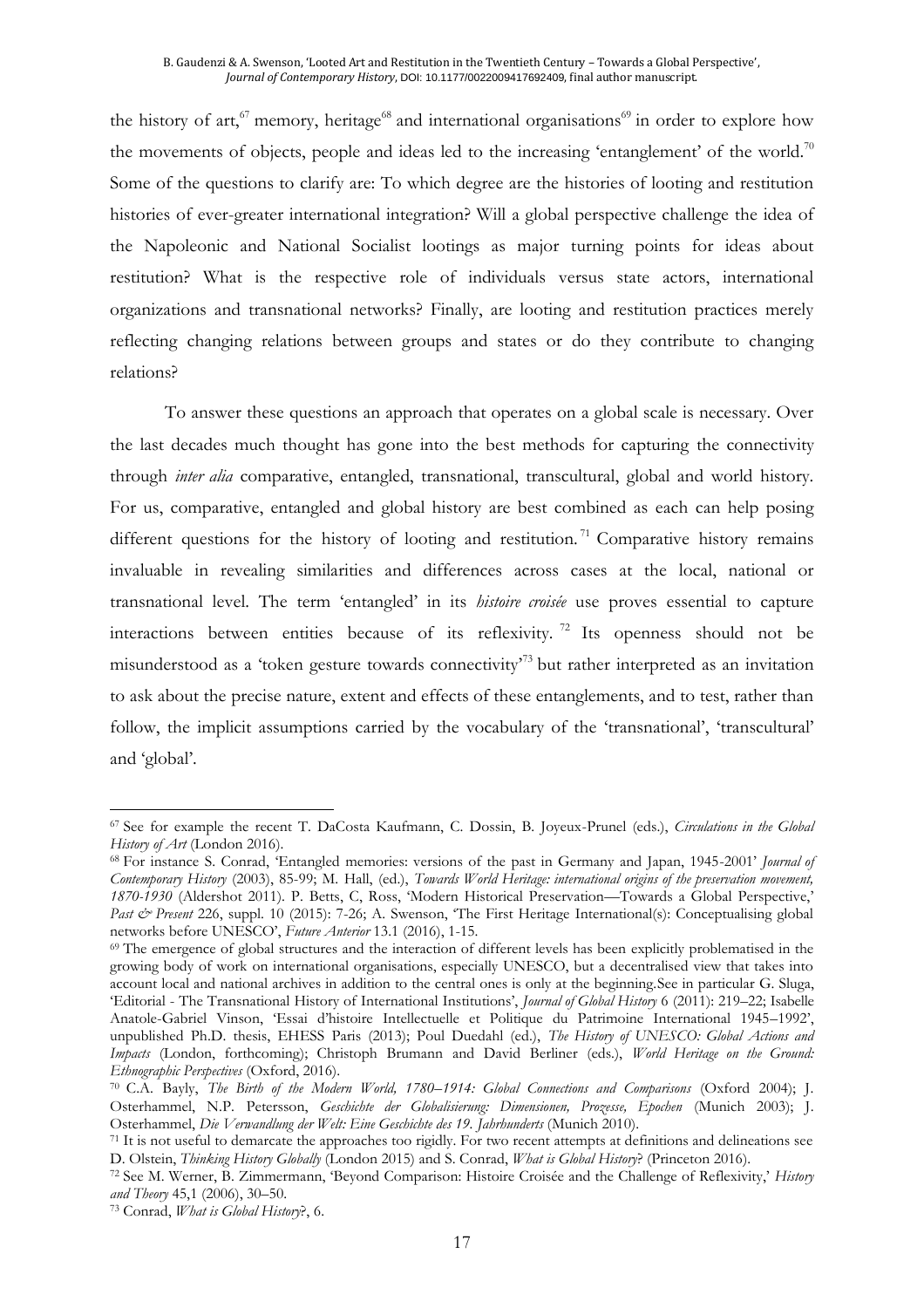All three terms are meanwhile useful to direct the gaze to the micro histories of interconnections. The 'transnational' particularly allows to capture the role of actors working beyond state boundaries and acting independently of traditional state authorities. Simultaneously, it serves as a useful reminder to investigate the enduring centrality of the nation in processes of looting and restitution.<sup>74</sup> The 'transcultural' perspective on the other hand is valuable both to analyse interactions not primarily characterised by their transcendence of current national borders as well as to draw attention to the trajectories of meaning as ideas, objects, and people come into the 'contact zone'.<sup>75</sup>

Global and world history – and the debates regarding their differences – help to move beyond comparisons and connections and reflect on causalities at a global level by investigating the degree to which 'local events are increasingly shaped by a global context that can be understood structurally or even systemically'. They invite to explore the relation of ground-level activity and global structures 'that are at once the products and the conditions of that activity<sup>76</sup> and to clarify the relation between 'divergence', 'convergence' and 'contagion' of ideas and practices, $\frac{7}{1}$  by helping to pose the question of why the restitution discourse was appropriated by different actors around the world, and in what ways it can – or cannot – be understood as a response to a global challenge.<sup>78</sup> In the way we use it here, a global approach does thus not imply that the scope has to be planetary or that everything is linked to everything else.<sup>79</sup> Rather, it deliberately invites reflection on the nature, cause and effect of entanglements while consciously avoiding the danger of overstating similarities or connections between what sometimes remained extremely different historical instances of looting and restitution.

\*\*\*

How can these entanglements then best be captured on the ground? Drawing together the findings from the articles across this volume, we will first suggest how an analysis of networks can help to link seemingly separate contexts as well as question established ideas about periodisation and agency. Then, we will provide a comparative exploration of how restitution was

<sup>74</sup> See P.Y. Saunier, *Transnational History* (London 2013); A. Iriye, *Global and Transnational History: The Past, Present, and Future* (London 2013). On the importance of the nation state as claimant in restitution cases see for instance K. Singh, 'Repatriation without Patria: Repatriating for Tibet', *Journal of Material Culture* 15,2, (2010).

<sup>75</sup> M. Falser, M. Juneja (eds.), *'Archaeologizing' Heritage? Transcultural Entanglements between Local Social Practices and Global Virtual Realities* (Heidelberg 2013).

<sup>76</sup> Conrad, *What is Global History*, 10, 13.

<sup>77</sup> P. Crossley, *What is Global History* (Cambridge 2008), 9-10.

<sup>78</sup> For similar methodological questions with regard to the spread of linked concepts, see for instance S. Moyn, *The Last Utopia, Human Rights in History* (Cambridge/MA 2010). B. Fassbender, A. Peters, S.Peter and D. Högger (eds.), *The Oxford Handbook of the History of International Law* (Oxford 2013).

<sup>79</sup> Conrad, *What is Global History*, 13-14.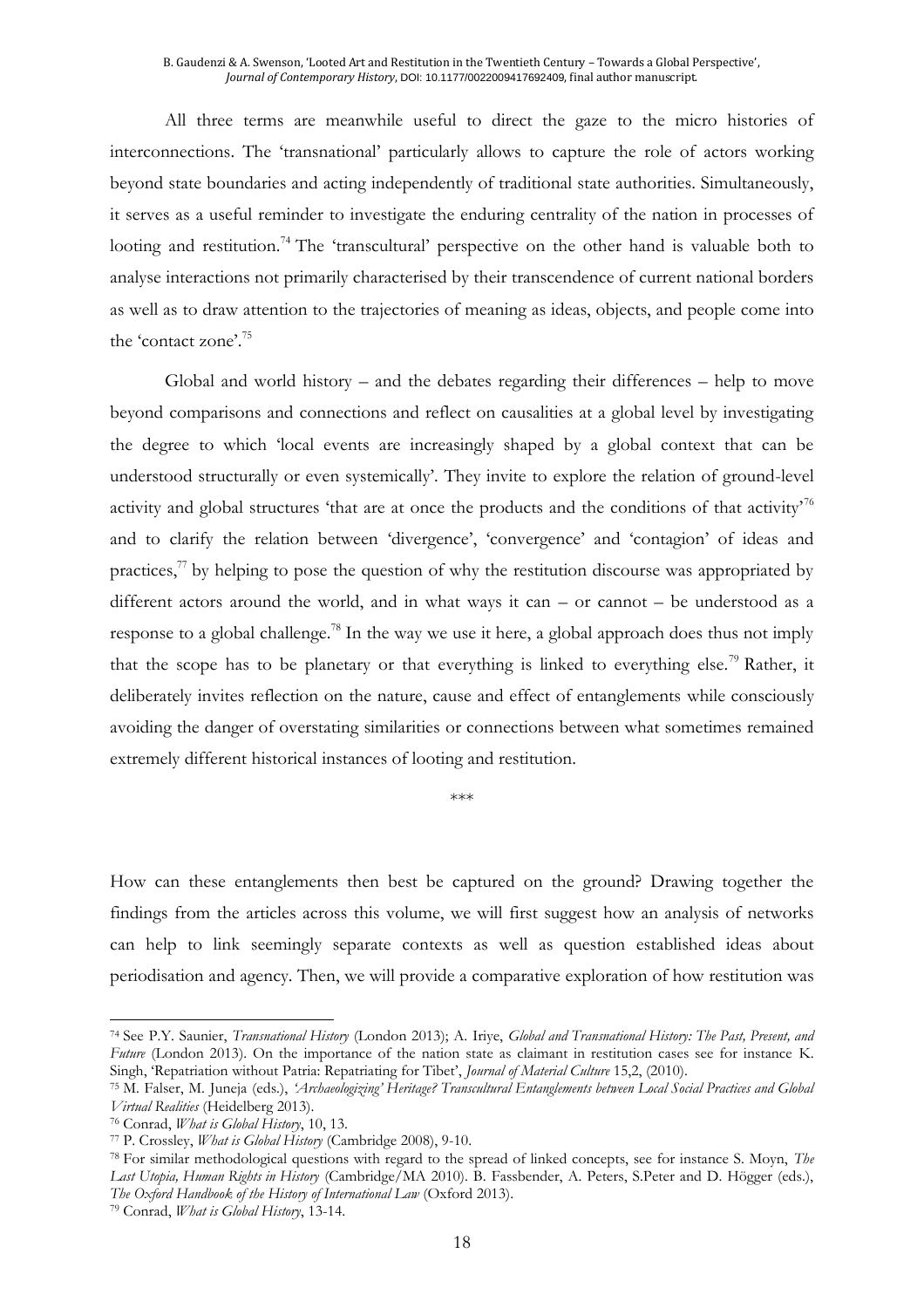used to reconfigure communities and external relations after the Second World War and during the process of decolonisation.

As several articles in this volume highlight, research on the mid- to late-twentieth century is hampered by substantial gaps in the archival record linked to inaccessibility, wilful destruction as well as the secrecy of the art market. $80$  At the same time, there is now a growing potential for big data analysis through the use of online provenance databases following the Washington Declaration, and the digitalisation of museum and archive catalogues more generally. These databases allow tracing the trajectory of objects as well as reconstructing networks of dealers and owners – even if the information is more sketchy for certain countries and periods than for others. Jonathan Petropoulos' suggestion to apply a Geographic Information System or Geospatial Information Studies approaches – used by scholars working on the Third Reich in other areas – to study Nazi dealers could certainly be applied more broadly. For now, however, the preferred method to 'unite structure with agency' appears more micro-historical.<sup>81</sup> All papers in this volume follow actors in a Latourian manner, by observing interaction through the fate of an object, small groups of individuals or institutions.<sup>82</sup> Taken together these microanalyses reveal complex connections across time and space. They also show that the reality 'on the ground' was much more muddled than suggested by the internationally focused literature.

The networks make visible a range of continuities and disruptions that challenge familiar divides. Synchronically, personal relations often existed across enemy lines despite strong ideological differences, continuing a tendency observed in studies of the Napoleonic period.<sup>83</sup> Diachronically, networks often survived political turning points. The networks of art dealers examined by Petropoulos, for instance, show how despite the condemnation of art looting as a crime against humanity at the Nuremberg trials, few dealers served jail time, and most who had trafficked in or possessed Nazi looted art continued their activities relatively undisturbed during the postwar period. The calls for harsh punishments demanded by the ALIU and some MFA&A officers were largely ignored amidst growing Cold War tensions, and dealers soon reactivated pre-war networks across the Bavaria, Austria, Lichtenstein and Switzerland region to facilitate export. More generally, both the close links between dealers, state museums and the political sphere in Germany and the eagerness of many American Museums (in which former 'monuments men' had often risen in the curatorial ranks) to grow their collections facilitated a an

<sup>80</sup> See in particular Petropoulos, Coeuré and Fialho Brandão, this volume

<sup>81</sup> J. Raab, 'More than just a Metaphor: The Network Concept and its Potential in Holocaust Research,' in G. Feldman and W. Seibel (eds), Networks of Persecution: Bureaucracy, Business and the Organization of the Holocaust (New York, NY 2005). For an extended discussion see Petropoulos, this volume.

<sup>82</sup> B. Latour, *Reassembling the Social: An Introduction to Actor-Network Theory* (Oxford 2005), 237.

<sup>83</sup> On friendships and strange bedfellows see in particular Petropoulos', Coeuré's and Kim's papers, this volume. On the eighteenth and nineteenth century: Savoy, *Kunstraub.*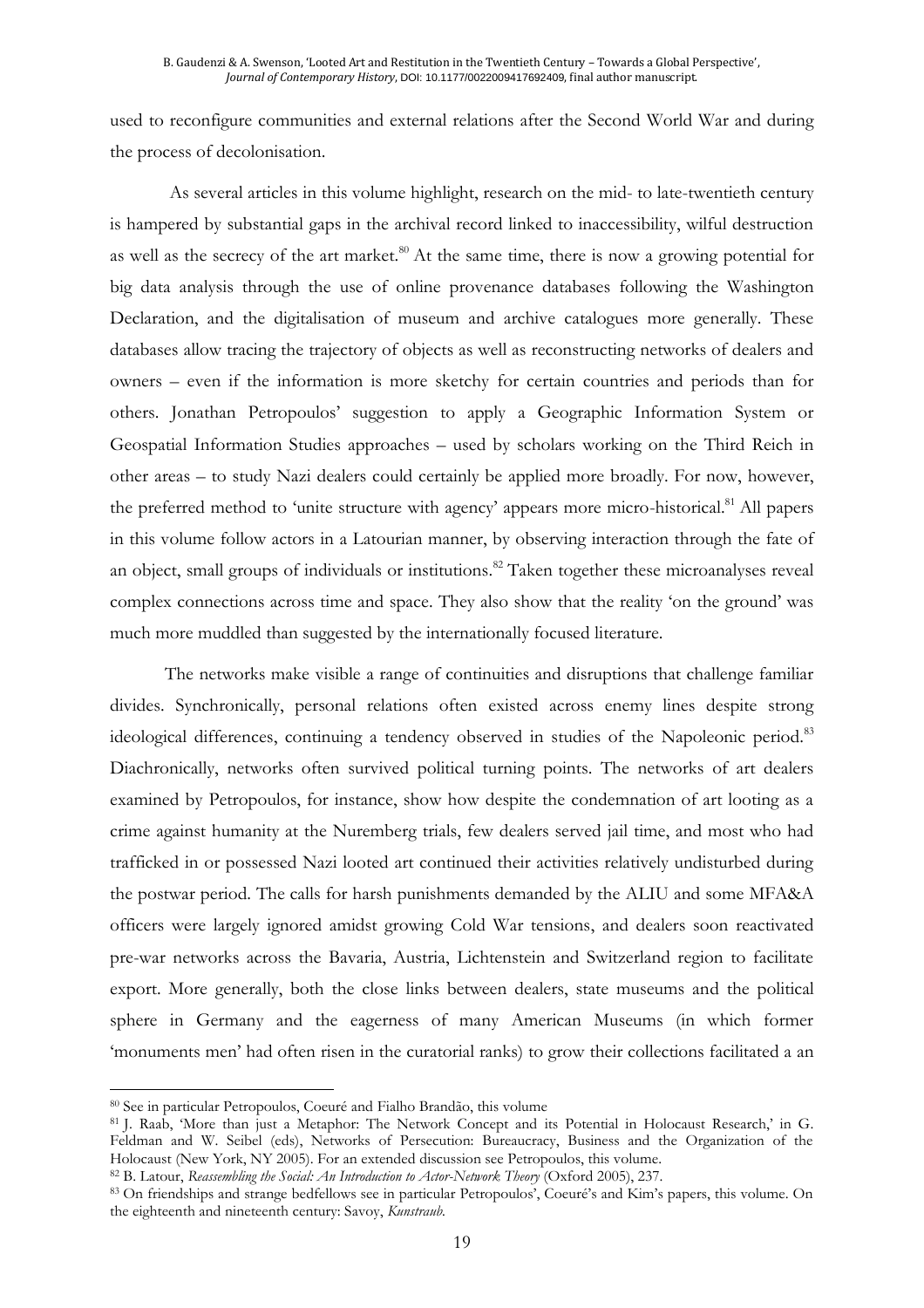on-the-ground tendency to neglect art looting in the 1950s and 1960s.

A similar resistance of art dealers to post-war restitution was prevalent in Paris. As Coeuré's study shows, the *Beaux Arts* administration wished to let go of the past. They abandoned Rose Valland's missions in Eastern Europe partly because of the incipient Cold War and partly because of the 'Vichy Syndrome' and the desire to build a new Europe without too much memory. The prevailing of Cold War realities over the goals of preserving universal cultural heritage can also be seen in the Allies' failure to restitute Korean works of art looted by Japan. The decision to leave Japanese collections intact was motivated partially by the desire to prove to Japan and the world that care was taken to protect Japan's heritage. Yet it also shows the continuity between colonial and postcolonial histories. Kim's analysis of the networks of men put in charge of Korean heritage as part of the Roberts Commission's extension to Asia reveal how the strong pre-war links between American and Japanese scholars and dealers, and their mutual views of Korea as artistically derivative and administratively in need of tutelage, determined a pro-Japanese attitude after 1945. This helped reinstating Japanese scholars and maintained the colonial idea of plunder as preservation. Finally, the Allies' own colonial past prevented any addressing of Japanese colonial looting, as restitution calls by China were not limited to Japan but included the Summer palace looting and were therefore denied.

Meanwhile, Bellisari's study of the battle over Algeria's 'French art' and Scott's examination of Dutch-Indonesian negotiations over restitution demonstrate that other approaches were taken to colonial restitution in different contexts – and thus that the question of colonial restitution did not emerge suddenly in the 1970s as a result of agitation within, and by, international organisations. Both show that negotiations about restitutions were long processes with numerous twists, which ultimately helped to renegotiate a postcolonial relationship. While the support for restitution by UNESCO helped those in favour of restitution in the Indonesian case, the restitution of some objects to Indonesia, considered already in 1949 as a gesture of goodwill before the worsening of relations, built on more than three decades of bi-lateral negotiations. The difficulties in finding an agreement consisted less in coming to terms with the past than in securing a future involvement for the Netherlands in Indonesia.

How long it would take to fully implement the 1970s UNESCO Convention on the Means of Prohibiting and Preventing the Illicit Import, Export and transfer of Ownership of Cultural Property nationally is made visible by La Follette's paper on looted antiquities and museums in the United States. Again the resistance of (now openly and transnationally organised) dealers comes up. La Follette also sees internal rather than external factors as determining. She argues that the 1990 Native American Graves Protection and Repatriation Act (NAGPRA) rather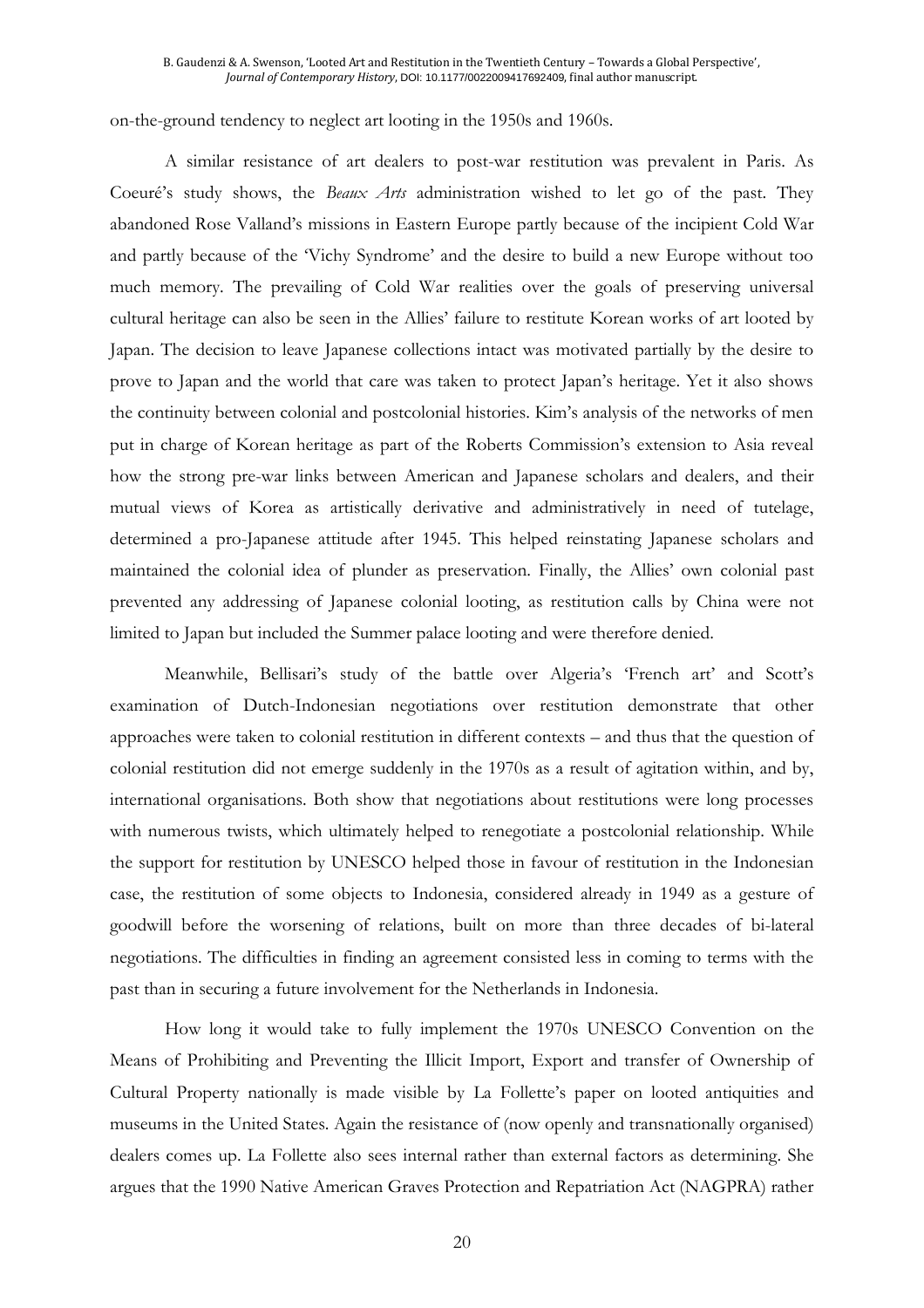than the UNESCO convention was the main game changer, as NAGPRA forced museums to develop provenance research and facilitate access and repatriation by law. These measures were then voluntarily adapted to implement the aims of the 1998 Washington Conference and extended to illicitly obtained antiquities at the start of the twenty-first century. Fialho Brandão's case study on Portugal likewise stresses the importance of the national sphere by showing the resistance to follow international trends in provenance research at the national level. She suggests that the fear of addressing the circulation of objects between the territories of the former Portuguese empire potentially prevented provenance research more broadly.

Individual agency thus clearly determined the direction of restitution policy in a given context. The complex and changing landscape of the immediate postwar years in particular left considerable scope for improvisation. At the same time agency was limited by broader structural factors, from the particular ways occupation was organised to the shifting international context. 'Cultural politics could not be dissociated from general politics'. <sup>84</sup> Whose voices were heard depended also on an individual's place within networks of power, as the biographies of two Monument Women – Rose Valland in France/Central Europe and Ardelia Ripley Hall in America/Korea show. Both had strong, and dissenting opinions on restitution. Their marginal position, as women, in the art establishment potentially underpinned this dissent, but ultimately neither was able to make her arguments heard amidst rising Cold War tensions.<sup>85</sup>

The papers in this volume thus reveal the importance of paying attention to the multitude of competing individuals, institutions and networks on the ground. But it is as yet not entirely clear how different transnational networks interacted exactly and what the respective importance of transnational networks, national institutions and international organisations were and how or whether networks fed into each other. Several contributions in this volume reveal that artistic and scholarly networks clearly continued across the 1945 divide and during the Cold War – yet future research will need to further investigate which networks ceased to exist and which expertise were lost with the end of the Roberts and the Inter-allied Commissions, for example. Similarly, while it appears clear that for many 'monuments men' their wartime activities provided a springboard to a career in the museum and cultural sectors, a more systematic analysis of their post-war trajectories is needed, together with a more in-depth investigation of the conditions in which the archives compiled in the immediate postwar years were rediscovered and reused by the new commissions set up since the 1990s.

The role of international organisations also needs further investigation. The papers in this

<sup>84</sup> Coeuré, this volume.

<sup>85</sup> See Coeuré and Kim, this volume.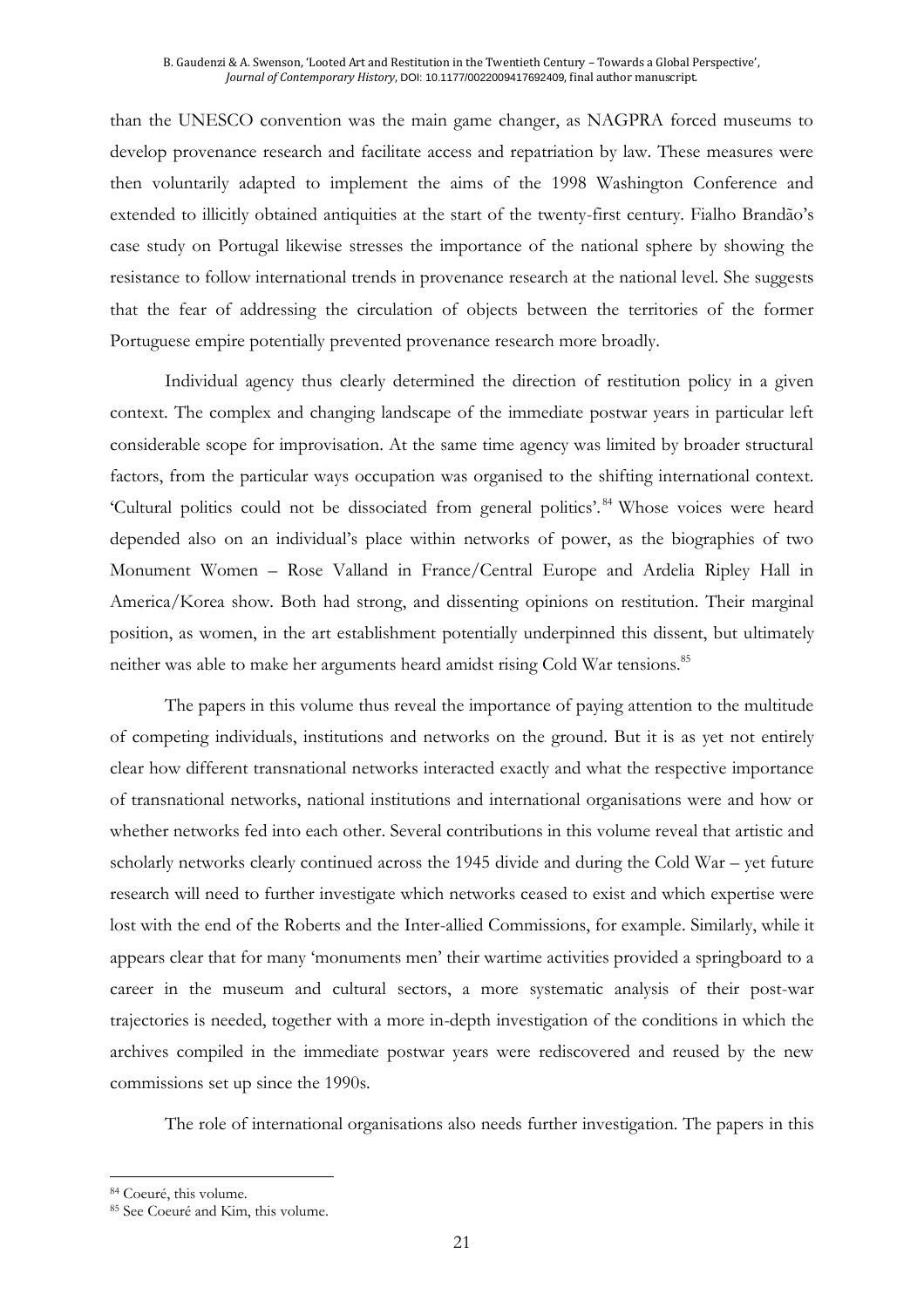Special Issue place more emphasis on activities between various actors 'on the ground' than on the function of international organisations as originators of shifts in ideas and policies.<sup>86</sup> This is in part because membership of the international organisations was not universal. Importantly in the Cold War context, the debate on the protection of cultural property unfolded at UNESCO without most socialist states until the period of détente as the USSR had refused to join the 'pro-American' body.<sup>87</sup> Therefore attention needs to be paid to other forms of entangled histories on the ground. By examining these histories, the papers here convincingly challenge a narrative that moves seamlessly from the national to the international sphere in terms of determining agency and policy. Yet shifts in the international framework are always present in the background. Future research will need to explain in more detail through bilateral and multilateral studies how the broad changes in emphasis occurred and to which extend the international organisations were a 'site' and the 'resource' in these, by connecting the history of looting and restitution more to the growing research on the role of international organisations which uses ethnographic and archival sources to relate headquarters, assemblies and local actors.<sup>88</sup>

While the interaction between local, transnational and international level needs more elucidation, it appears clear that restitution was used as a 'resource' to reshape communities after 1945. Regardless of vastly different frameworks for restitutions and political regimes, for victors and vanquished, perpetrators and victims, newly independent states and former imperial powers, the restitution question offered a way to negotiate the identity of changed communities internally and to transform external relations. In these processes, questions of legal ownership often conflicted with identity-driven definitions of looting and restitution. Although there was a growing realisation that a 'return' was impossible after redrawn borders and genocide – restitution was in Jason Lustig's words 'grinding against the impossibility of truly making victims whole again' –, the language of restitution, return and revival offered powerful metaphors in a world full of disruption. Building on the language of return, restoration, revival and reparation established to deal with the upheaval of the Napoleonic Wars and the First World War, the idea that some form of 'restitution' should follow war and independence was increasingly shared in the postwar period, incorporating new ideas about reconciliation and *Wiedergutmachung*. However, there was little agreement on whether objects should follow people or territory, contexts of creation or contexts of use. Nor was it clear who had the right to claim orphaned works: all cases show struggles between different definition of the right to a objects as 'heritage' in personal,

<sup>86</sup> Petropoulos, this volume, argues that international bodies long ignored the issue of Nazi looted art, see above.

<sup>87</sup> C. Maurel, *Histoire de l'UNESCO*, *1945-1975* (Paris, 2010). P. Singh, United Nations Educational Scientific and Cultural Organization (UNESCO): *Creating Norms for a Complex World* (London 2011).

<sup>88</sup> See S. Amrith, G. Sluga, 'New Histories of the United Nations,' *Journal of World History* 19, 3 (2008), 251–74. See also the literature discussed in notes 60 and 70 above.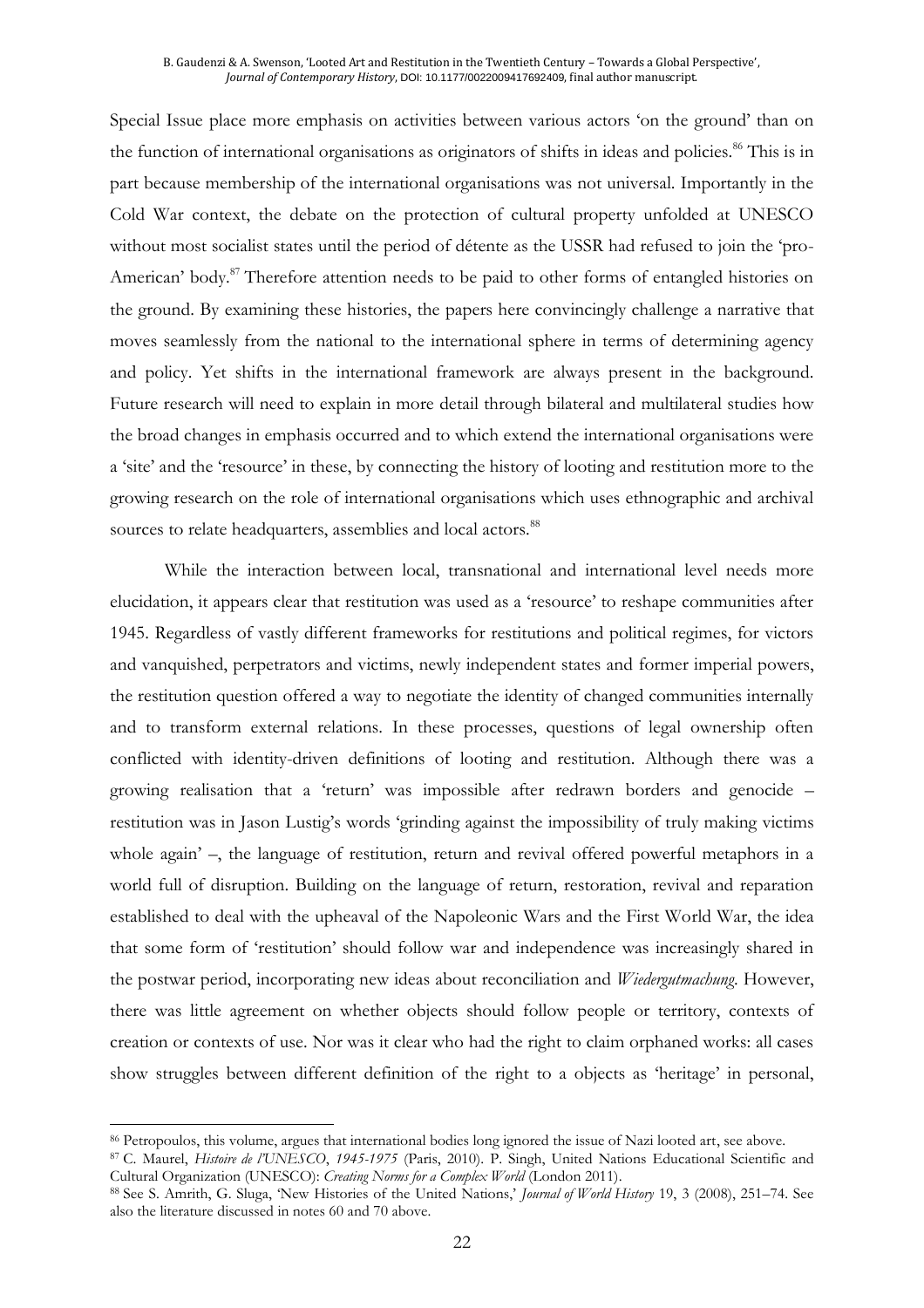territorial, communal, national and religious terms.

The difficulty of defining inheritance is particularly poignant in Lustig's examination of the choices Jewish leaders after the Holocaust faced in determining who should inherit heirless property: 'Despite the language of restitution, these debates decentered — or even blatantly disregarded — inheritance and legal title. Indeed, much property was not "returned" to original owners or to those claiming geographical or institutional continuity but instead to those purporting to continue the legacy of Jewish life'.<sup>89</sup> While Jewish restitution organizations sought control of former communal property to use around the world, German-Jewish survivors in Germany claimed the archives to establish themselves as successors to former communities, and Israel demanded the transfer of the archives to Jerusalem as successor to European Jewry. The fate of the archives thus 'concretized and validated the historical rupture represented by the Holocaust.' It was, as Lustig argues, a 'restitution without "return''' in the literal sense. However, by using the language of the 'ingathering of the exiles (*ḳibbuts galuyot*) of the past' derived from the Jewish liturgical language and the state of Israel's programme of mass immigration, the archives were made a central part of the project of 'national revival' and 'return' of Jewish people to their homeland.

These terms, however, clashed with other ideas about the meaning of 'return' as the overlapping French and Soviet missions to recover looted art in central Europe illustrate. Despite political differences and different approaches to financial reparations, France and the USSR both turned a blind eye to the anti-Semitic dimension of Nazi looting. Soviet authorities built on the notion of 'fascist crime' which saw the Soviet people as the main victim, while France considered Jewish cultural property to be 'French' first, causing tensions with the Jewish commissions that had filed claims to heirless property. Both French and Russian experts privileged a cultural definition of ownership of art and archives over religious considerations, legal status, or private origin. French experts thus seized books and paintings made by a French person even if they had been acquired legally by their German owners, while 'returning' recovered Russian flags (originally looted by Napoleon) to the Russian trophy brigades who seized anything of 'Russian' heritage, even when it came from figures of the anti-Soviet emigration.<sup>90</sup> In Korea on the other hand, national production or succession did not present a right to ownership or even guardianship in the eyes of the Allies in charge of restitution. Here, the logic followed the colonial concept shared between Western Empires and Japan in the late nineteenth and early twentieth centuries that appreciation, knowledge and preservationism determined the right to ownership more than the nationality of producers or the territory of origin.

<sup>89</sup> Lustig, this volume.

<sup>90</sup> Coeuré, this volume.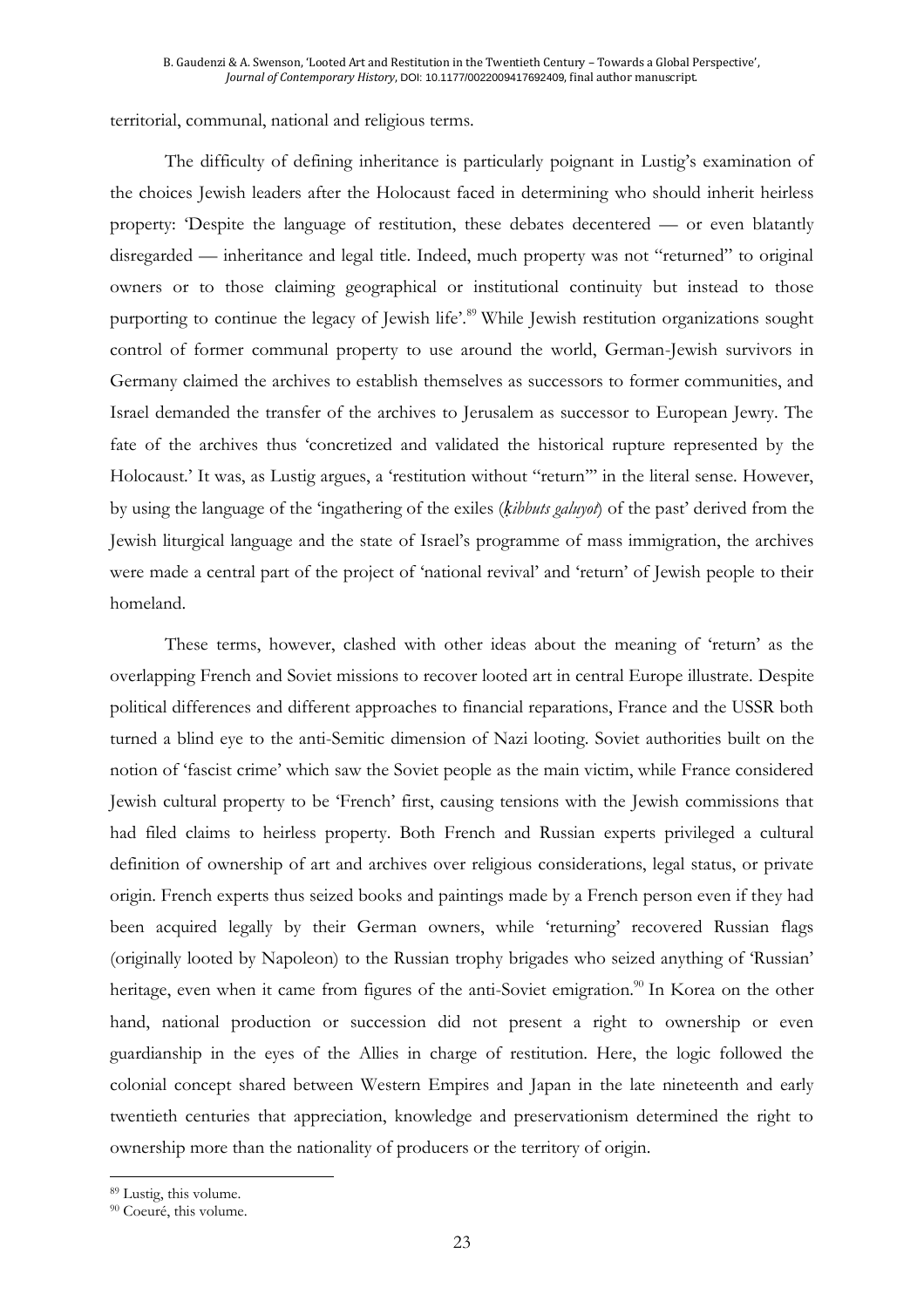Across papers emerges the absence of an international space in which the differences in definition between those involved in restitution efforts could be openly addressed in the immediate postwar years: Coeuré observes for central Europe that neither 'the difficulty of assigning a "national" origin to many of the objects involved, nor the different concepts of categories and value' were discussed openly during the inter-allied encounters; Kim concludes that the situation was exasperated in Asia. Here Ardelia Ripley Hall noted that no proper working definition for 'looted property' could be agreed upon. The classification established by the Roberts Commission for Europe, which defined looting as wartime activity and included 'all property removed to Germany during the period of German occupation – presumed to have been transferred under duress',<sup>91</sup> seemed insufficient in the Far East because the bulk of Korean and Chinese objects had been displaced through imperial rather than military activities. Throughout Asia, however, the Allies' own imperial interests and entanglements prevented a common working definition of 'plunder' that would take into account the colonial period. In the meetings between Allied powers discussing the transition to the post-war and post-colonial world ideas about restitution varied greatly. As a result, in 1946, the US authorities in Japan announced – after negotiations with the Dutch, French and British governments – that 'all property looted from occupied lands' would be returned with 7 July 1937 as the cut of point, thus excluding colonial seizures of art from the definition of 'looting'.<sup>92</sup>

At the same time, not only colonial powers but also former colonies could seize on ambiguities in definition to lay claims to art as 'heritage' via a logic not underpinned by indigeneity, as the battle over the restitution of the collection of Algiers' *Musée des Beaux Arts*, discussed by Bellisari demonstrates. In 1962 French museum administrators removed over 300 'French' works of art from Algiers to the Louvre. Under the treaties regulating independence, the art works had however already been assigned to become the property of the Algerian state. This ownership was determined through the terms of purchase – the museum had been paid for by the Government General of Algeria and at Evian, French and Algerian representatives agreed that all institutions financed by the budget of the autonomous colonial government of Algeria would be transferred to the future Algerian state. And yet, although the basis of the 'return' was legal ownership, the Renoirs, Monets and Delacroix were as strongly labelled 'our artistic heritage' [*notre patrimoine artistique*] on the Algerian side as well as on the French.

While fierce nationalist battles over ownership and succession continued to be fought across the globe, the preservation of displaced objects was also increasingly discovered as a way to negotiate new relationships. Adenauer's Government demonstrated that restitution was an

<sup>91</sup> quoted in Kim, this volume.

<sup>92</sup> Kim, this volume.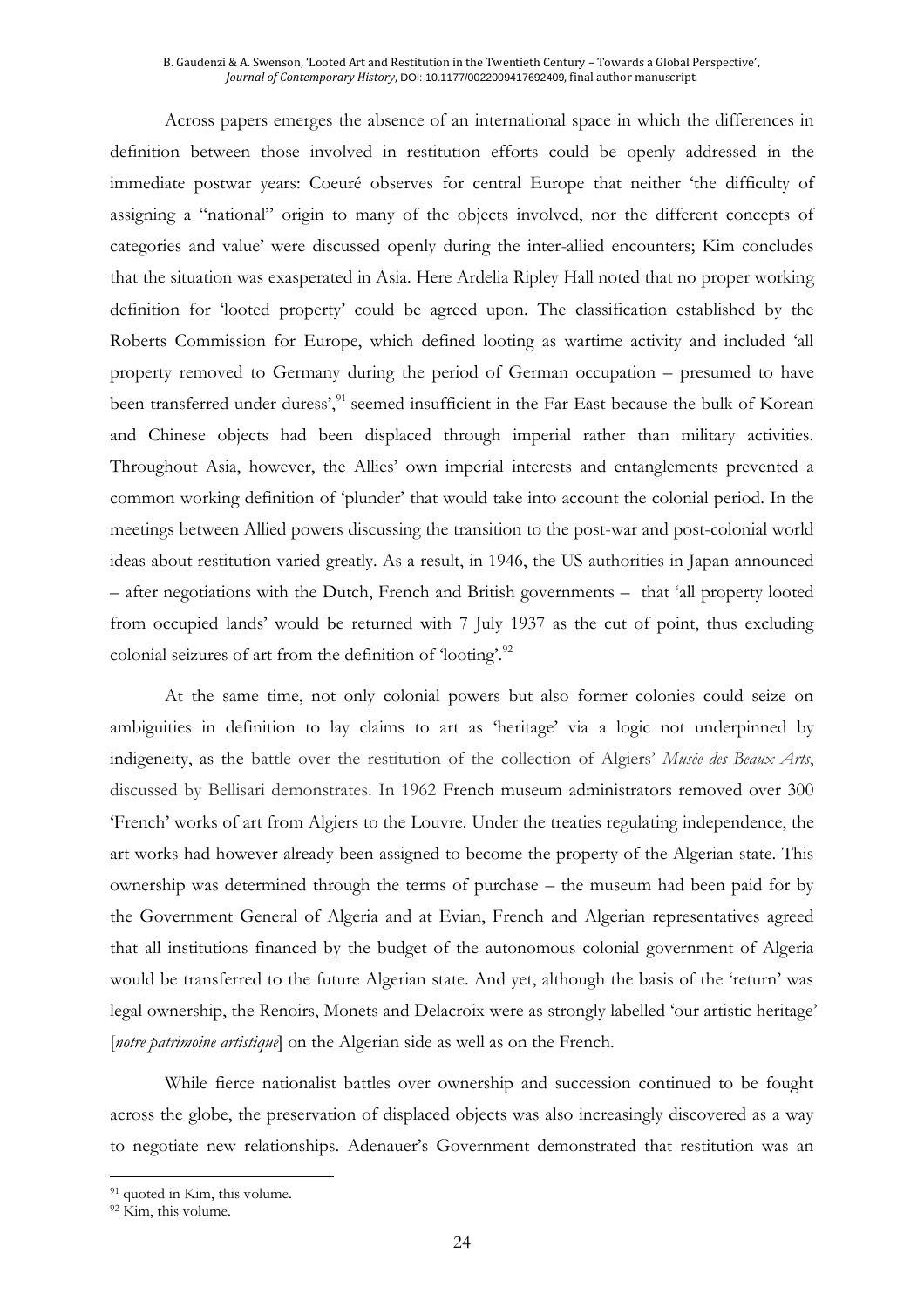important step for Germany's international reintegration. Although *Wiedergutmachung* for colonial violence would only be discussed much later, the idea that restitution narratives, which emphasised a 'shared' or 'mutual' heritage, could be diplomatically beneficial was gaining currency already during decolonisation. Before the Evian accord, Henri Seyrig, director of French Museums between 1960 and 1962, had argued that Algerian stewardship of French artwork might have positive consequences for Franco-Algerian relations after independence.<sup>93</sup> In a different way, the long negotiations over the return of Indonesian objects by the Netherlands were also ultimately about negotiating future relations through cultural cooperation, $94$  establishing heritage not only as an object '*in* diplomacy' but '*as* diplomacy'.<sup>95</sup>

\*\*\*

Over the course of the last hundred years, ideas and practices of looting and restitution thus developed on an increasingly global scale. They were not only shaped by global connections, but also constituted a motor of change themselves. In different contexts 'looting' – and its dressing up as preservation – cemented and enabled broader forms of dispossession, while 'restitution' provided ways of coming to terms with said dispossessions. The different perspectives discussed in this volume offer insight into the entangled nature of processes of looting and restitution across time and space, while simultaneously pointing 'to the ways in which local particularities challenge the homogeneity of global narratives'.<sup>96</sup>

As this article has shown, this has first of all significant bearings on how we think about periodisation in the history of looting and restitution in the twentieth century. While in the longterm the extent and the genocidal nature of Nazi looting and its condemnation at Nuremberg informed the re-evolution of the seizure of cultural property, as evidenced by the 1990s restitution campaigns, we see the years 1940s-1960s more as a period of transition and constant re-negotiation rather than one with clear watersheds or with a clear centre from which ideas spread. Moreover, far from having reached a consensus, the very contentious nature of looting and restitution – and in particular the questions of ownership, fruition, conservation and successorship – continues to influence the on-going pursuit of 'just and fair' solutions, which are being relentlessly disputed among governments, institutions, communities and individuals to this

<sup>93</sup> Seyric quoted in Bellisari, this volume.

<sup>94</sup> See Scott, this volume; and L. Yapp, 'Define Mutual: Heritage Diplomacy in the Postcolonial Netherlands', Future Anterior, 13.1 (2016), 67-81.<br><sup>95</sup> T. Winter Heritage

<sup>95</sup> T. Winter 'Heritage Diplomacy', *International Journal of Heritage Studies* 5 (2015), doi: 10.1080/13527258.2015.1041412 (last accessed 10 September 2016). See also the Special Issue of *Future Anterior* 13.1 (2016) on *Heritage Diplomacy* edited by Winter.

<sup>96</sup> A. Gerritsen, 'Scales of a Local: The Place of Locality in a Globalizing World', in D. Northrop (ed), *A Companion to World History* (Oxford 2012), 213-226, here 224.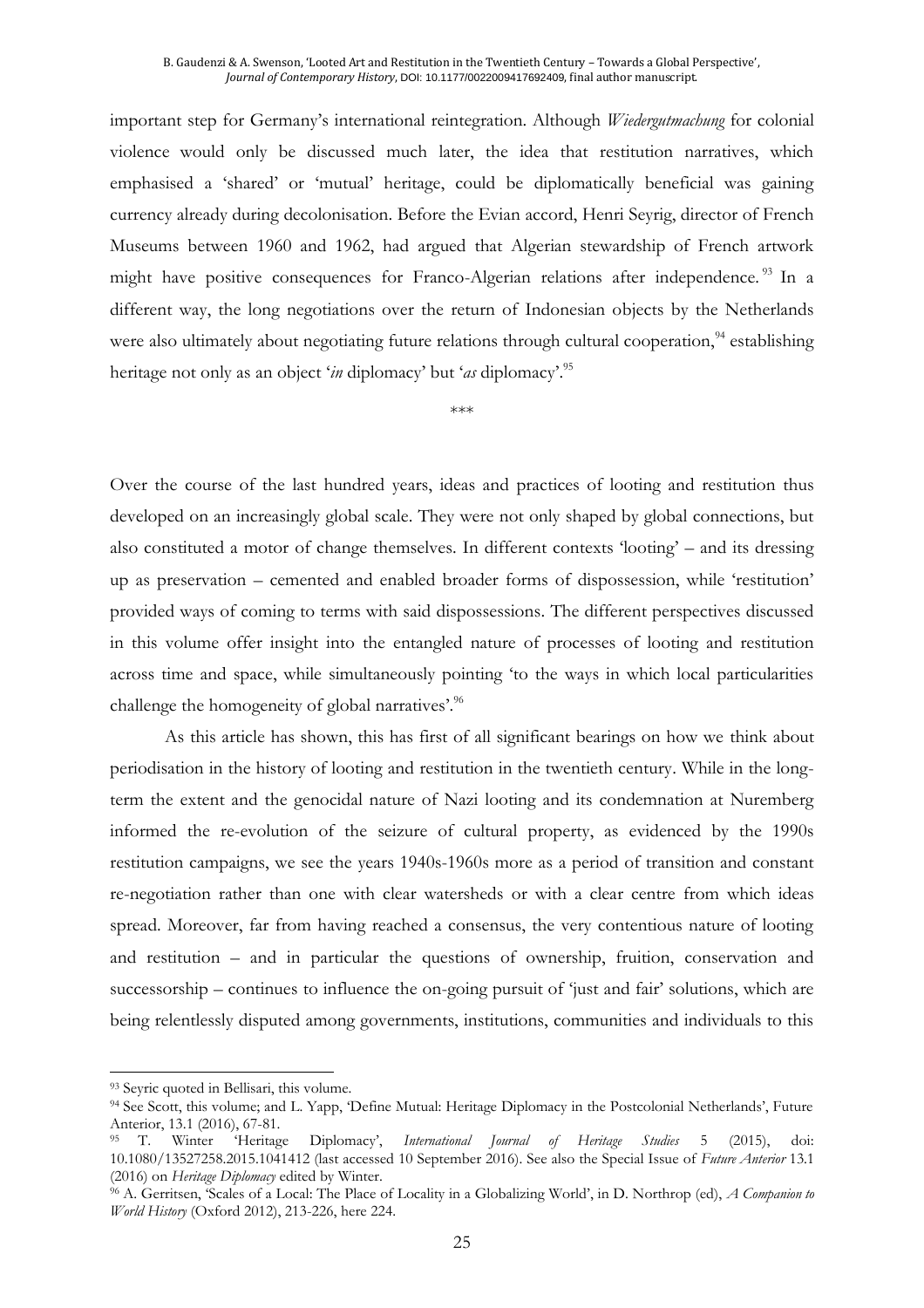day. Although the history of restitution since the middle of the twentieth century appears marked by greater convergence – as ideas from one context were taken up in another and the right to restitution was claimed with regard to objects that had changed location in increasingly different circumstances –, it was also characterised by divergence with regard to the concepts that underpinned restitution claims and the acceptance of culturally diverse practices of dealing with returned objects. Thus, while strongly connected, debates and solutions were far from linear and different temporalities continue to coexist.

Regardless of the differences, however, all debates about restitution seen here reacted to challenges of reframing nations and the international order brought about by some of the central events of the second half of the twentieth century – especially the Second World War, the Cold War, decolonisation and civil rights movements. Despite the language of 'return', restitution was overwhelmingly about negotiating the future rather than the past. We are only beginning to understand the multi-centred nature of restitution processes in the post-war world and the respective role of state actors, transnational groups, and international organisations. By connecting the findings from this volume to the growing literature tracing how ideas about cultural heritage developed during the same period,  $\frac{97}{7}$  it can however be suggested that the restitution discourse has become so powerful precisely because of its role in re-building communities, challenging the representational power of 'the West', and offering a way for dialogue and reconciliation. Far from minimising the on-going conflicts over actual and symbolic possessions and the continuous imbalances in power that they reflect, it appears that the language not only of a common heritage of mankind but also of the human right to heritage that slowly emerged as part of restitution claims both reflected and created ideas about equality at a global level, giving hope that the wrongs of the past could be made right and that a plurality of voices can coexists in the present. As such the restitution language can be regarded as contributing to a true 'paradigm' shift in Thomas Kuhn's sense of the term by creating a common body of belief. It can be suggested that the right to heritage – together with broader notions of human rights and sovereignty – became one of the concepts that transformed the global sphere lastingly.

It is important in this connection to acknowledge the strong attachment to materiality. Despite the growing possibilities to share reproduction not only monetary or aesthetic concerns keep originals valuable. This attachment to the object could appear paradoxical given how overall ideas about heritage have moved to an intangible focus as a result of non-Western countries challenging Western notions of tangibility and authenticity.<sup>98</sup> Yet through the restitution claims,

<sup>&</sup>lt;sup>97</sup> The 'links between preservation and war are among the most important yet remarkably under-appreciated dimensions of the modern enthralment with heritage', see Betts and Ross, 'Modern Historical Preservation', 20. <sup>98</sup> L. Smith, *Uses of Heritage* (London 2006).